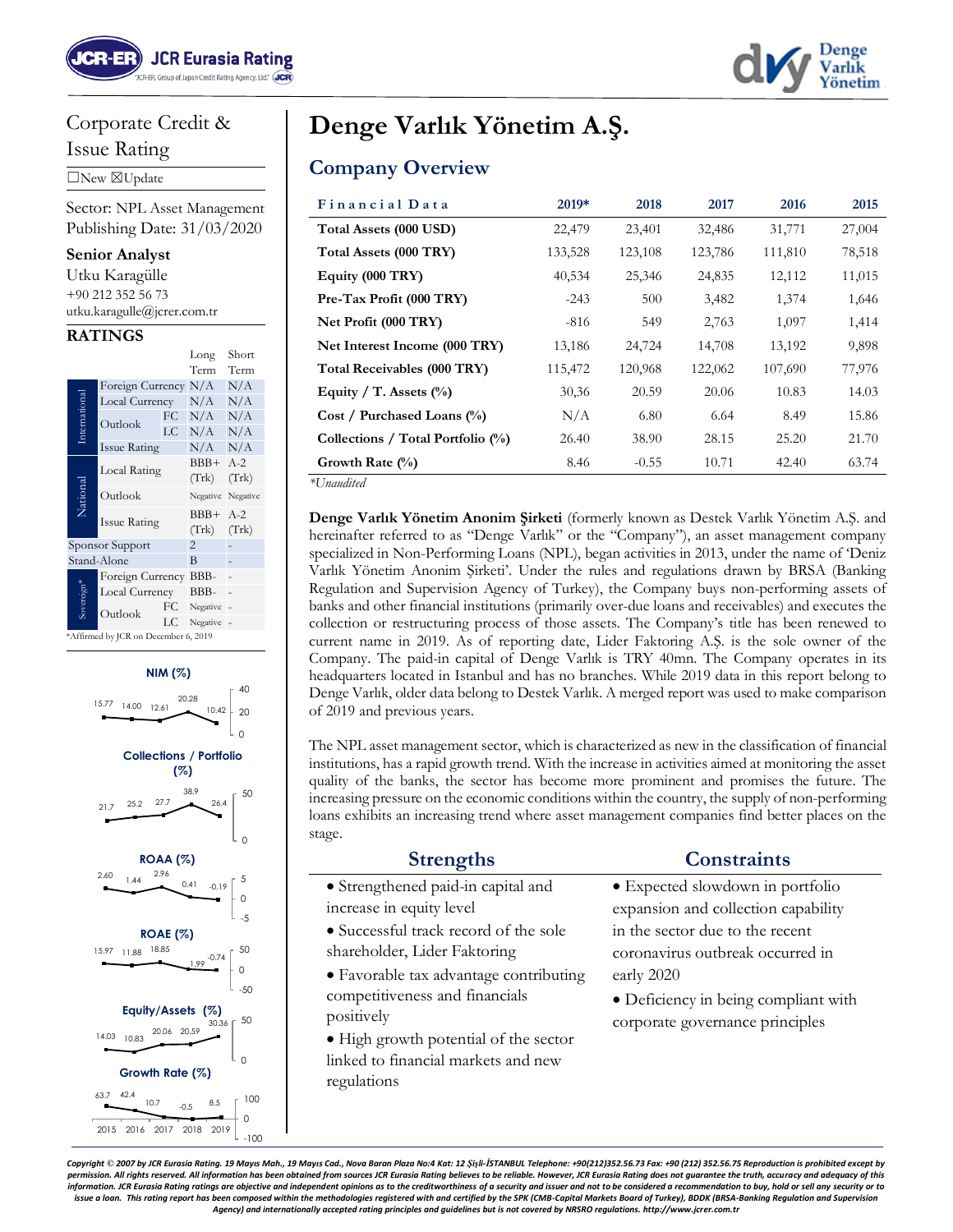

# **1. Rating Rationale**

Denge Varlık Yönetim A.Ş. was registered and established in 2019. The assets and liabilities of Destek Varlık Yönetim A.Ş., which we have rated in the past years as JCR Eurasia Rating, were transferred to Denge Varlık Yönetim A.Ş. Since all receivables and liabilities of Destek Varlık are transferred to Denge Varlık, the ratings we have already given for Denge Varlık are the continuation of the ratings given to the Destek Varlık.

The Company's year-end independent audit reports prepared in conformity with the BRSA regulations, statistical data on the sector, JCR Eurasia Rating's own studies and records, information and clarifications provided by the Company and non-financial figures constitute the major basis of Denge Varlık Yönetim A.Ş.'s ratings. An independent audit report has not been prepared after the merge of the Deren Varlık and Denge Varlık, and the evaluation has been made on the unaudited figures for the year of 2019.

Turkish Non-Performing Loan Asset Management Sector (AMCs) has been regulated and supervised by the Banking Regulation and Supervision Agency (BRSA) since October 1, 2002 in Official Journal No: within the scope of the Law on Restructuring of Debts to Financial Sector numbered 4743 were regulated with Article 143 of the Banking Law numbered 5411 promulgated in the Official Gazette dated 01.11.2005 and numbered 25983. Moreover, the Regulation on the establishment and operating principles of asset management companies entered into force on November 01, 2006. Legislative regulations reinforced the representative capability and power of the Non-Banking Financial Sector. This legal infrastructure is expected to increase the efficiency of supervision and effectiveness of audit systems in the sector.

The rating is based on the independently audited financial statements of the Company prepared in compliance with the BRSA regulations, projections of the management, business analysis of the firm and the sector, statistical data provided from BRSA and JCR Eurasia Rating's own studies. Several calculations and evaluations concerning the financial and business position of the Company are also performed.

The Company's asset quality, profitability and performance figures, equity structure, risk management practices, market efficiency, growth rates as well as the main shareholders' financial and non-financial positions and expected support were taken into consideration while determining the risk assessment of the long term and short term national ratings as well as issue rating. According to the rating agreement signed with Denge Varlık, international foreign currency and international local currency ratings have not been assigned and not in the scope of this report.

Fundamental rating considerations are as below;

## **Strengthened Paid-In Capital**

Denge Varlık's paid-in capital is TRY 40mn as of reporting date. Previous entity, Destek Varlık, was operating with TRY 20mn of paid-in capital. In 2019, Destek Varlık's commercial name has been changed to Deren Varlık and a new company, Denge Varlık, was established with TRY 20mn of capital. After the consolidation of those two companies, total paid-in capital of Denge Varlık increased to TRY 40mn. Thus, the Company's total equity to asset ratio increased over 30%, indicating a 50% increase from the previous year's figure of 20%.

#### **Successful Track Record of the Shareholder, Lider Faktoring**

Lider Faktoring, sole shareholder of Denge Varlık, has a successful track record in Turkish financial market. Roots of Lider is back to 1992 and it is one of the three factoring companies publicly trading in Borsa Istanbul. In this regard, Lider is highly compliant with corporate governance principles and extra rules and positively distinguished from its competitors in terms of transparency and corporate governance regulations applied to publicly traded companies. As being a non-bank financial institution, Lider Faktoring's successful track record is a prominent contributor to Denge Varlık's business.

## **Tax Advantage of the Sector**

As required by law, NPL asset management companies have tax advantages such as stamp tax, mortar, BITT for 5 years after establishment. Moreover, the new regulation about extending the 5-year rule to life-long status is on the table. The tax subsidies provide a dual-advantage of both lowering operational costs and gaining competitiveness.

## **High Growth Potential of the Sector**

The NPL asset management sector is one of the fastest growing area in the financial services industry of Turkey. Especially the macroeconomic conditions for the last years,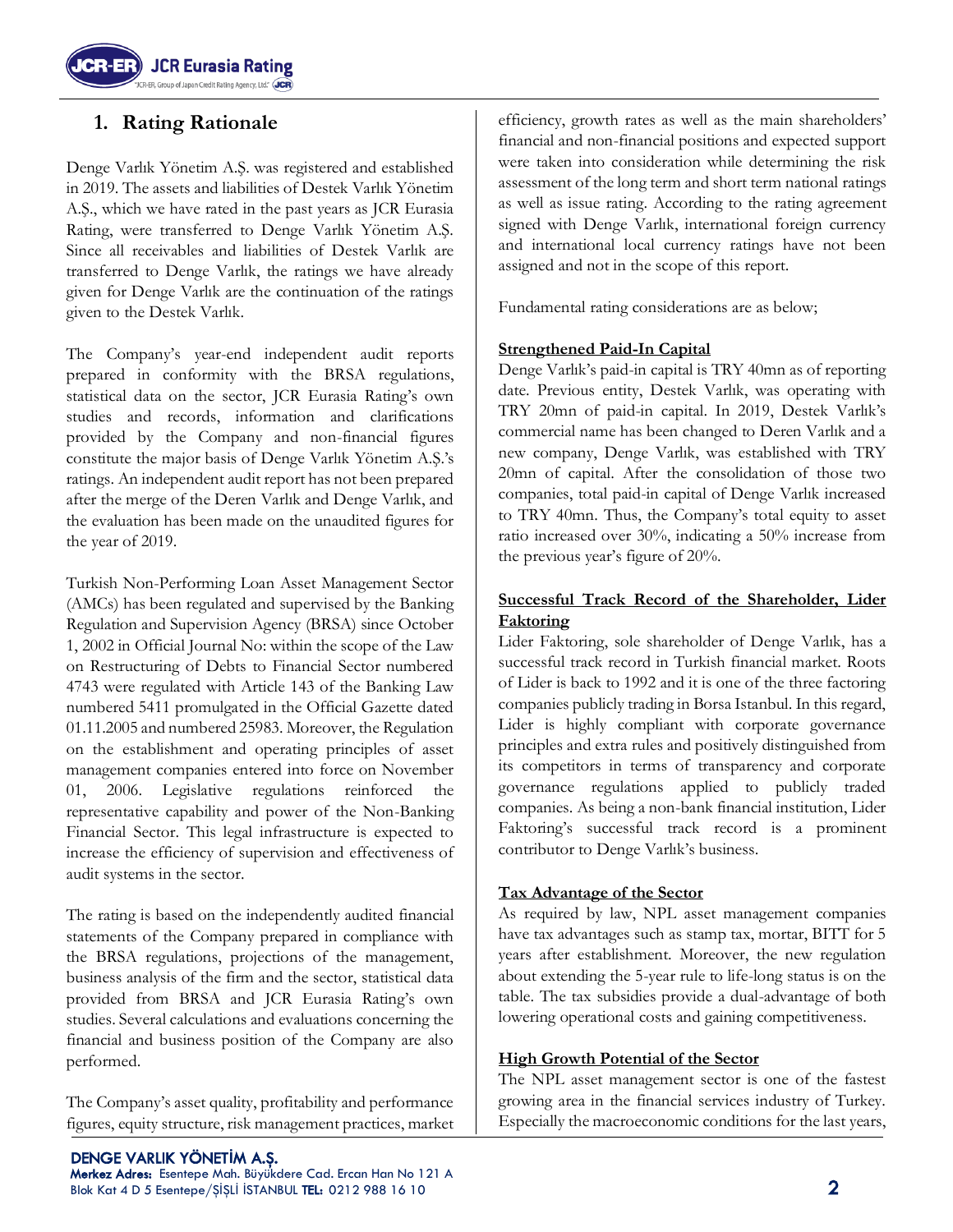

when the non-performing loans of the banks in an upward trend, helped the asset management sector to grow rapidly.

## **Expected Slowdown in Portfolio Expansion and Collection Capability in the Sector**

As an NPL asset management company, Denge Varlık's primary asset is its loan portfolio. In our previous rating report, it is stated that *"certain amount of asset size needed to cover operational and financial costs based on normal collection projections. In this regard, it is not concluded that slowdown in growth has a negative effect, but it is an indicator that the collections for the upcoming year's may be declining due to the fact that fresh portfolios are more likely to be collected."*. Parallel to this opinion, the collections from older portfolio has slowed down in 2019. Moreover, there was no purchase of new files in 2019 and overall collections declined, compared to previous year. Due to the recent Coronavirus outbreak started in early 2020, the outlook for the current year is reshaped recently in global scale. The expected contraction in economic activities will certainly affect the collection capability of the Company as well. Despite the steps taken towards monetary expansion by all central banks, including Turkey, are expected to increase ability to reach funding, possible increase in unemployment and ability of generating cash from industrial activities, will definitely loosen the power of repayment ability of retail and commercial debtors. In addition, it is predicted that NPL asset management companies will have difficulties to access new portfolios as a result of restructuring and debt-deferring services offered by banks to borrowers. Therefore, the expectations on current year are negative both in terms of collection capability and the new portfolio generation capacity.

## **Intensive Competition in the Sector**

Denge Varlık carries out its operation under the regulations of Banking Regulation and Supervision Agency (BRSA) and Capital Markets Board of Turkey (CMB). On the other hand, like other NPL asset management companies, the Company does not have to comply with Corporate Governance Principles, according to the law. Denge Varlık's compliance level with those principles are relatively low compared to other companies bounded to CMB, like the ones quoted in BIST. Although the compliance is not mandatory for the Company, it would be beneficial for Denge Varlık to increase its corporate governance adaptation for a sustainable and solid standing for mid and long term standing.

With respect to the factors mentioned above, JCR Eurasia Rating has affirmed the Long Term National Rating of Denge Varlık as **'BBB+ (Trk)'** and the Short Term National Rating as **'A-2 (Trk)'** in JCR Eurasia Rating's notation system. As there are no additional legal and/or financial collateral guarantees provided separately for the repayment of the bonds issued by Denge Varlık, the note assigned for the TRY dominated bond issuance has been assigned as the same as the Company's Long and Short Term National Local Ratings.

# **2. Outlook**

JCR Eurasia Rating has assigned a **'Negative'** outlook on the National Long Term Rating perspectives of Denge Varlık primarily on concerns about macroeconomic expectations. Besides, growth path of the Company, equity level, profitability, liquidity indicators and loan collection projections are taken into consideration as well. The existing debt instruments and composition of resources have also been evaluated in the assignment of the outlook.

The rating methodology employed in this report evaluates the deterioration of profitability indicators and collection problems and any indication of tightened conditions for debt repayments, coupled with aggravated political risks in the local and global markets as negative signals for the outlook.

JCR Eurasia Rating will continue to monitor developments in regard to the proposed projection and will evaluate Denge Varlık's growth strategy, profitability indicators, debt-level and the health of its equity.

# **3. Sponsor Support and Stand-Alone Assessment**

The financial strength and expected support of the Company's shareholders lay the foundation of its Sponsor Support assessment. As of reporting date, Lider Faktoring A.Ş. is the sole shareholder with 100% share in Denge Varlık. Lider Faktoring's shareholders consists of real persons. Denge Varlık's paid-in capital is TRY 40mn and compliant with regulations. It is inferred that Lider Faktoring in a ready-state to provide support to Denge Varlık in case of a liquidity or capital requirement. In this regard, JCR Eurasia Rating has affirmed the Sponsor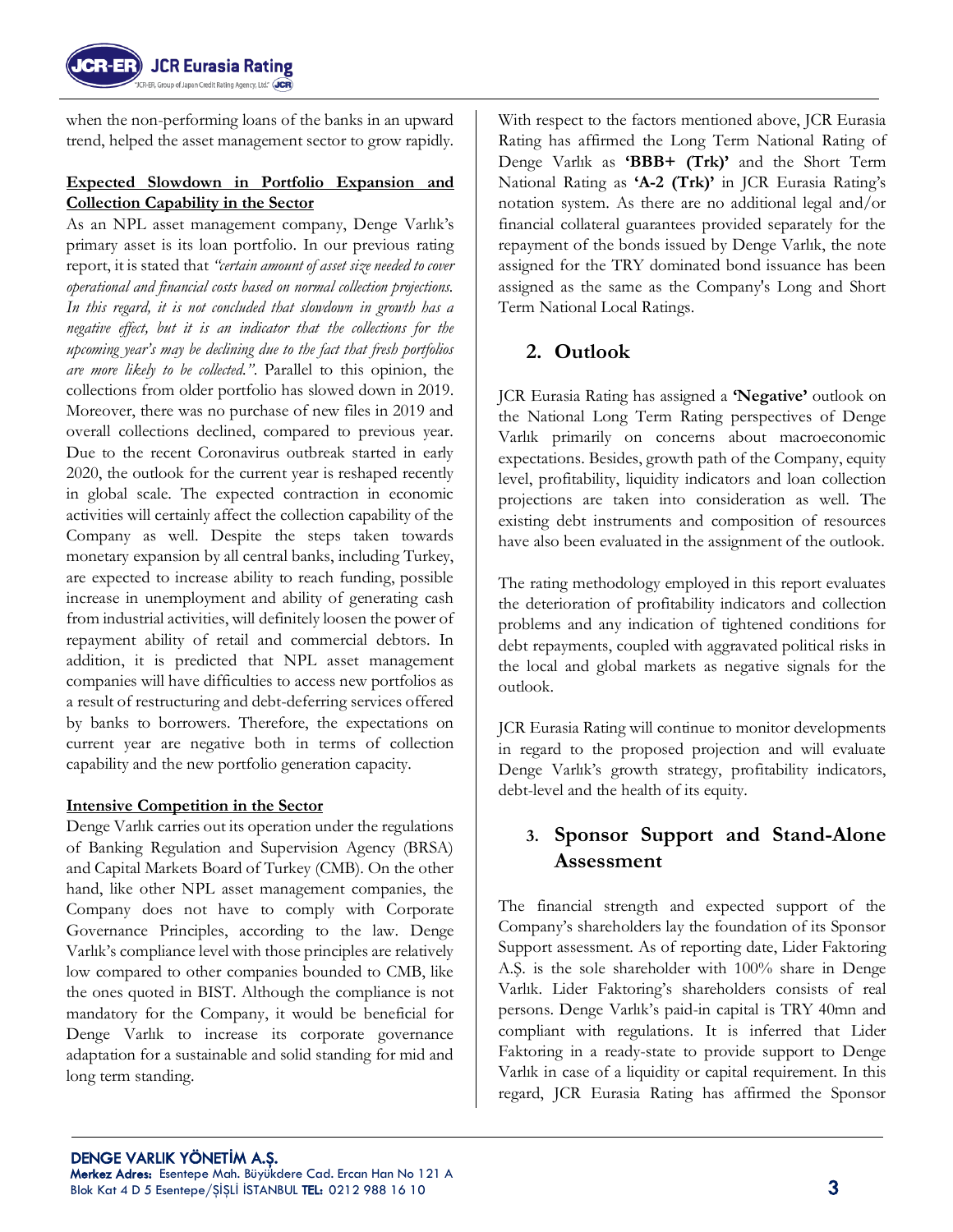

Support note of **(2)** reflecting financial and non-financial states and expected support by the shareholders.

The Company's Stand Alone grade has been constituted with respect to the Company's market shares, growth rates, asset quality, equity structure and risk management practices as well as the development of existing risks in the markets and business environment by using its internal sources. When the factors above are considered, our opinion is that Denge Varlık has reached a level of adequate experience and facilities to manage the occurring risks in its balance sheet through internal means, provided that it maintains the current business scale and efficiency in the market. The Stand-Alone rating has been determined as **(B)**, signifying a sufficient level to bear its liabilities through its own asset quality and profitability level.

# **4. Company Profile**

## **a) History & Activities**

The word 'Destek', which is included in the title of Destek Varlık, was deleted from the records and officially registered in the Trade Registry Gazette dated July 10, 2019. At the Extraordinary General Assembly meeting held on August 8, 2019, the title of the company has been amended as 'Deren Varlık Yönetim A.Ş.'. The Company, with its application dated 30 July 2018, applied to the BRSA to establish an asset management company and Denge Varlık was registered on May 2, 2019. Within the framework of article 143 of the Banking Law of BRSA numbered 5411 and Article 6 of the Regulation on the Establishment and Operating Principles of Asset Management Companies, the activity permit was issued to Denge Varlık with the decisions of the Board dated August 22, 2019 and numbered 8506. The decision was published in the Official Gazette dated August 24, 2019. As in the previous company (Destek Varlık), Lider Faktoring is the sole shareholder of Denge Varlık.

The assets and liabilities of Destek Varlık, which we have rated in the past years as JCR Eurasia Rating, were transferred to Denge Varlık Yönetim A.Ş.

According to the article 143/5 of the Banking Law No. 5411, asset management companies have been exempted from stamp duty, BITT (BSMV in Turkish abbreviation) and similar taxes and fees for 5 years from the date of their establishment. Destek Varlık, which started its

activities in 2014, expired the 5-year period in 2019. Denge Varlık was established in 2019 and the entire balance sheet of Destek Varlık circuitously transferred to Denge Varlık. The aforementioned situation is a widely used method in the sector and does not contain any legal risks.

Denge Varlık, which serves in the fields of purchase and sale of the receivables of banks and other financial institutions, sale, collection of the receivables from the debts, translation of the assets into cash and restructuring them, helps to raise the assets and receivables of the customers by taking over the collection of the problematic receivables.

In addition to taking over receivables and collecting receivables, the Company also provides consulting services on restructuring receivables or selling them to third parties.

#### **b) Organization & Employees**

The Company's board consists of 5 members, including CEO.

| <b>Board Members of Denge Varlik</b> |               |               |  |  |  |
|--------------------------------------|---------------|---------------|--|--|--|
| Title<br>Name<br><b>Type</b>         |               |               |  |  |  |
| Nedim Menda                          | Chairman      | Non-Executive |  |  |  |
| <b>Jak Sucaz</b>                     | Vice Chairman | Non-Executive |  |  |  |
| Can Güney                            | Member        | Non-Executive |  |  |  |
| Zafer Cantürk                        | Member        | Non-Executive |  |  |  |
| Sule Betül Akvürek                   | Member & CEO  | Executive     |  |  |  |

The top management staff of Denge Varlık is provided below.

| <b>Executive Team of Denge Varlik</b> |            |          |  |  |  |
|---------------------------------------|------------|----------|--|--|--|
| Title<br><b>Experience</b><br>Name    |            |          |  |  |  |
| Sule Betül Akvürek                    | <b>CEO</b> | 30 Years |  |  |  |
| Kemal Bayramoğlu                      | Deputy CEO | 22 Years |  |  |  |

It was concluded that the work experience and education level of board members and executive staff are at sufficient level.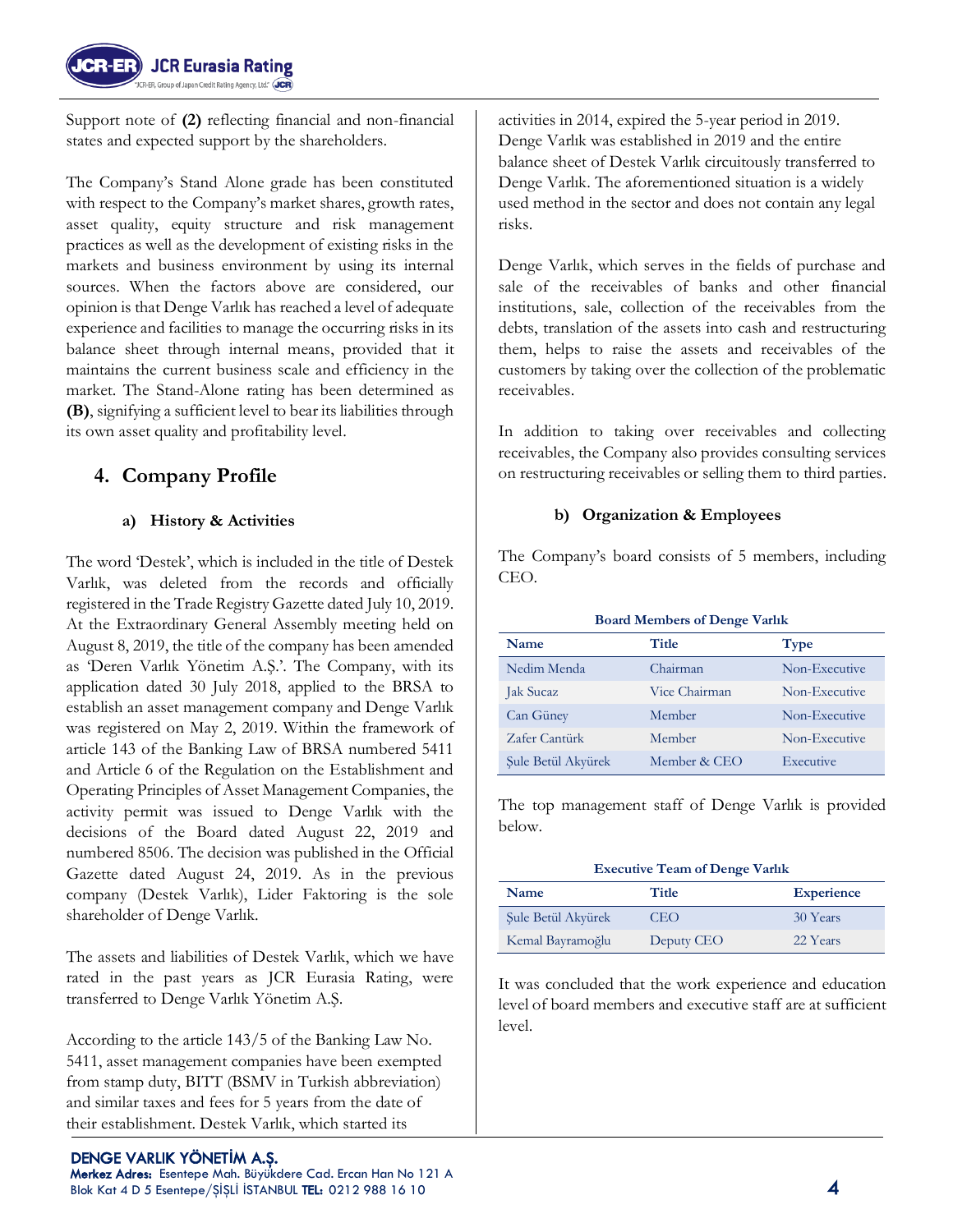

#### **c) Shareholders, Subsidiaries & Affiliates**

The Company's shareholder structure is same with the previous year's Destek Varlık. In 2017, Lider Faktoring A.Ş. became sole shareholder of Destek Varlık and still sole shareholder of Denge Varlık. The Company's paid-in capital is TRY 40mn and in compliant with BRSA regulations on NPL asset management companies.

|                       | Denge<br><b>Varlık</b> | <b>Destek</b><br><b>Varlık</b> |         |        |  |
|-----------------------|------------------------|--------------------------------|---------|--------|--|
| Name                  | 2019                   | 2018                           | 2017    | 2016   |  |
| Lider Faktoring A.S.  | 100.00%                | 100.00%                        | 100.00% | 49.98% |  |
| Merkez Faktoring A.S. |                        |                                |         | 49.98% |  |
| Nedim Menda           |                        |                                |         | 0.01%  |  |
| <b>Jak Sucaz</b>      |                        |                                |         | 0.01%  |  |
| Namık Bahri Uğraş     |                        |                                | ۰       | 0.01%  |  |
| Erhan Özçelik         |                        |                                |         | 0.01%  |  |

#### **Shareholder Structure of Denge Varlık Yönetim A.Ş.**

Lider Faktoring's shareholder structure as of 2019 is provided below.

| <b>Name</b>       | 2019   | 2018      | 2017      |
|-------------------|--------|-----------|-----------|
| Nedim Menda       | 33.56% | 33.56%    | $34.85\%$ |
| Rasel Elenkave    | 11.34% | $11.34\%$ | $11.34\%$ |
| Jak Sucaz         | 21.39% | $21.39\%$ | $10.20\%$ |
| Credit Suisse BV  |        |           | $9.90\%$  |
| Other Individuals | 18.71% | $18.71\%$ | $18.71\%$ |
| <b>Public</b>     | 15.00% | 15.00%    | $15.00\%$ |

#### **Shareholder Structure of Lider Faktoring A.Ş.**

Lider Faktoring is one of the non-bank leading factoring companies in Turkey and its shares are traded in Borsa Istanbul. It's paid-in capital is increased from TRY 30mn to TRY 45mn in 2018 and total equity was TRY 170mn as of 2019. Lider stands out with total asset size of TRY 1.1bn (2018: TRY 990mn).

#### **d) Corporate Governance**

The NPL asset management sector in Turkey is regulated by The Banking Regulation and Supervision Agency (BRSA). Under BRSA regulations, companies are expected to approach a certain level of standard in transparency and accountability. Denge Varlık is not listed on the Borsa Istanbul but issued bond and therefore is subject to rules and regulations of Capital Market Board. The Company prepares its financial statements in line with the standards pointed out by the BRSA. Besides, as a company issuing bond under the rules and regulations of Capital Market Board of Turkey, Denge Varlık fulfills the necessary requirements, like publishing the financial audited report on its website.

#### **e) The Company & Its Group Strategies**

The business model of Denge Varlık is mainly based on the acquisition of the receivables of banks and other financial institutions and the collection of these receivables from the debtor. In this process, the Company tries to keep the profit margin at the maximum level by focusing on productivity. In order to achieve advantageous prices and to maximize the collection of the receivables, keeping customer satisfaction at the upper levels is important for the profitability of the Denge Varlık. The Company's main shareholder, Lider Faktoring A.Ş.' stands out with its sectoral experience and provides a comparative advantage for Denge Varlık.

As a chain reaction, as the macroeconomic climate of the country goes bad, the supply of non-performing assets increases and asset management companies have a bargain advantage against the banks and other financial institutions. On the other hand, the increase in supply is triggered by worse conditions in economy that decreases the collection ability of non-performing loans and receivables. Under that condition, asset management companies hold the cost advantage in worse economic conditions but the duediligence processes for those assets should be taken more carefully due to the general depreciation in overall solvency in the market. Under that assumptions, Denge Varlık increases its care for due-diligence processes and always considers both sides, cost and collection ability, together.

# **5. Sector Overview & Operational Environment**

The Asset Management Sector has been regulated and supervised by the Banking Regulation and Supervision Agency (BRSA) since 2003. Asset management Companies (AMCs), beginning in 2006, have a serious role in the banking and other financial sectors of Turkey through liquidating non-performing loans (NPL) into cash. AMCs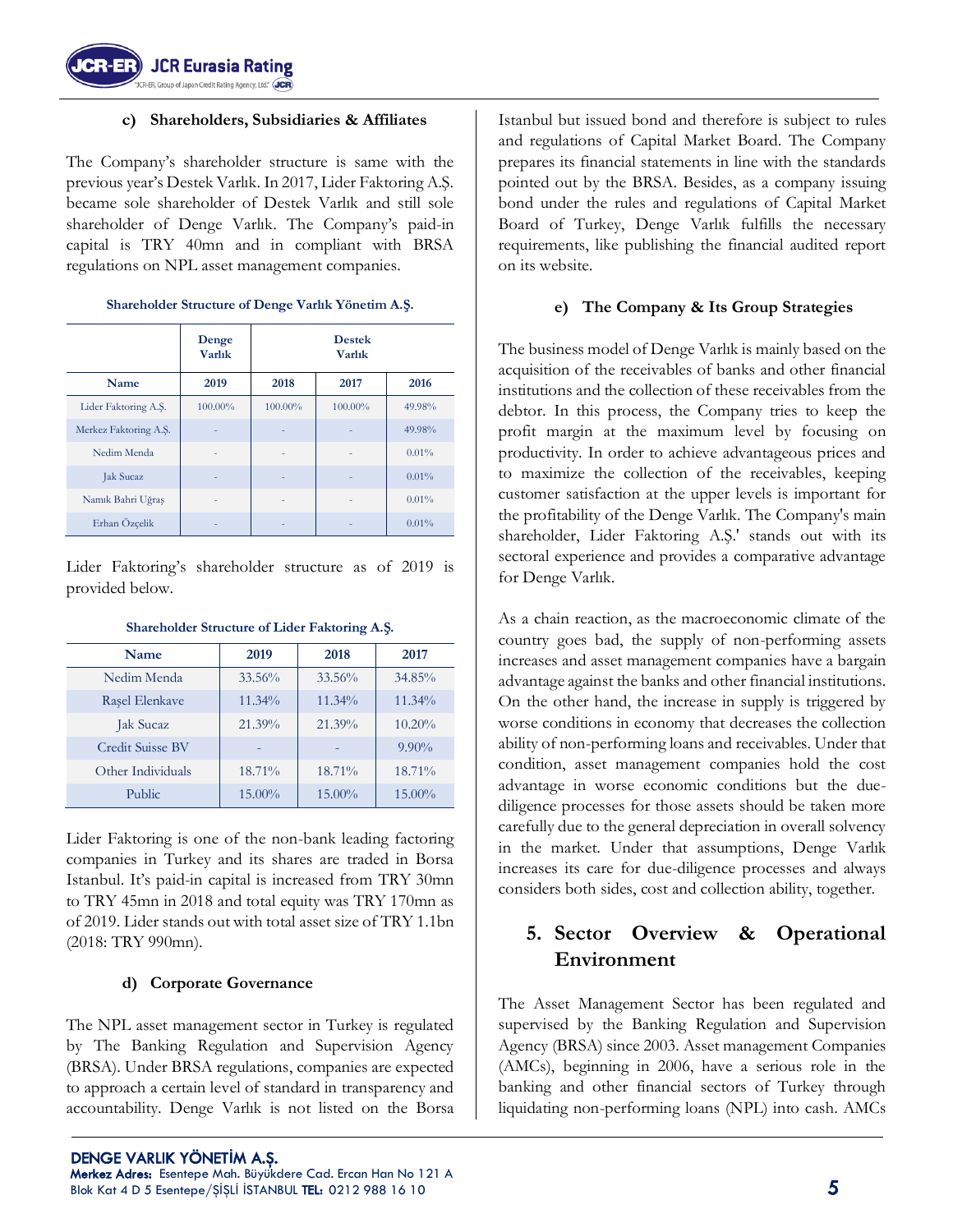

are one of the structural ways that financial system use in restructuring their financials by solving their NPL through a direct sale or in a form of revenue sharing.

The main drivers of the sector were banks and other financial institutions realizing the benefits of selling NPLs and increasing maturity and sophistication of AMCs in the market NPL purchasing market has exercised remarkable growth over the years with the rise in the figures of banks selling portfolios, entrance of new AMCs to the market, as well as banks selling larger portfolios. In 2018, total bad receivables bought by AMCs declined by 19% and realized at TRY 7bn. Main rationale behind the decline was the increase in restructured loans by banks that decreases the supply. Another reason was about pricing, where the offers by AMCs in the tenders were lower than previous years, due to the worsened asset quality of the banks' portfolio. On the contrary, market for bad receivables exhibited an upturn and grew in 2019.

The first portfolio sales related with Asset Management Companies were provided with the transfer and assignment of bank-owned receivables by the Savings Deposit Insurance Fund. Asset Management Companies increase the collection possibilities of debts of all maturities acquired by tender from banks and other financial institutions as a consequence of restructuring. BRSA holds a very stringent and lengthy due diligence process in order to issue the license required for purchasing NPLs under the stated regulations, the minimum paid-in capital per company has been increased to TRY 20mn. NPL AMCs in Turkey are granted a five-year exemption period from transaction taxes and certain legal fees by law.

Regulation changes of establishment and operating principles of NPL Asset Management Companies came into effect as of March 5, 2016. The law has presented positive developments in the sector's corporate structure, quality of financial reports, standardization and transparency, and the assurance of competitive equality. This legal infrastructure is expected to increase the efficiency of supervision and effectiveness of audit systems in the sector.

Under the stated regulations;

- The establishment and operations of AMCs has been consolidated under a single law and these companies are defined as 'non-bank financial institutions',

- Establishment requirements for new companies have been aggravated,

- The minimum professional experience and education levels required for the company board members, general managers and assistant general managers have been updated.

The rates of entry and exit and change in ownership structure and executive staff remain relatively low in the sector. The NPL AMC Sector is based on intensive competitive working conditions. The Sector is one of the industries that exhibit the highest level of vulnerability to fluctuations in macroeconomic circumstances and instability. Management policies in the sector become more difficult mainly stemming from changes in economic conjuncture and regulatory pressures from the BRSA.

NPL Asset Management Companies buy non-performing loans (NPL) from the banks with a tender offer at a high discount and then they try to collect as much as they can via contacting customers to convince them to pay back loans and negotiate with them by pressuring them with laws to be enforced.

Typically, NPL Asset Management Companies purchased loans approximately 8-9% of the face value, which enables them to negotiate much better with customers than banks. Selling loans to asset management firms facilitate to bunch high & lower quality debts and get rid of the bad debts and also to write off the losses which bring tax advantage.

Non-performing loans portfolio of the banks is shown below:

| <b>Non-Performing Loans</b> | 2015   | 2016   | 2017   | 2018   | 2019    |
|-----------------------------|--------|--------|--------|--------|---------|
| Dev. & Investment Banks     | 479    | 602    | 732    | 1,618  | 2,226   |
| Participation Banks         | 4,335  | 3,175  | 3,392  | 5,075  | 7,499   |
| <b>Government Banks</b>     | 12,024 | 15,770 | 18,988 | 26,726 | 40,564  |
| Foreign Banks               | 14,936 | 17,287 | 21,936 | 34,153 | 42,717  |
| Domestic Private Banks      | 15,766 | 21,046 | 22,926 | 35,717 | 55,526  |
| Total (000,000/TRY)         | 47,541 | 57,880 | 64,585 | 96,597 | 148,532 |
| Source: BRSA                |        |        |        |        |         |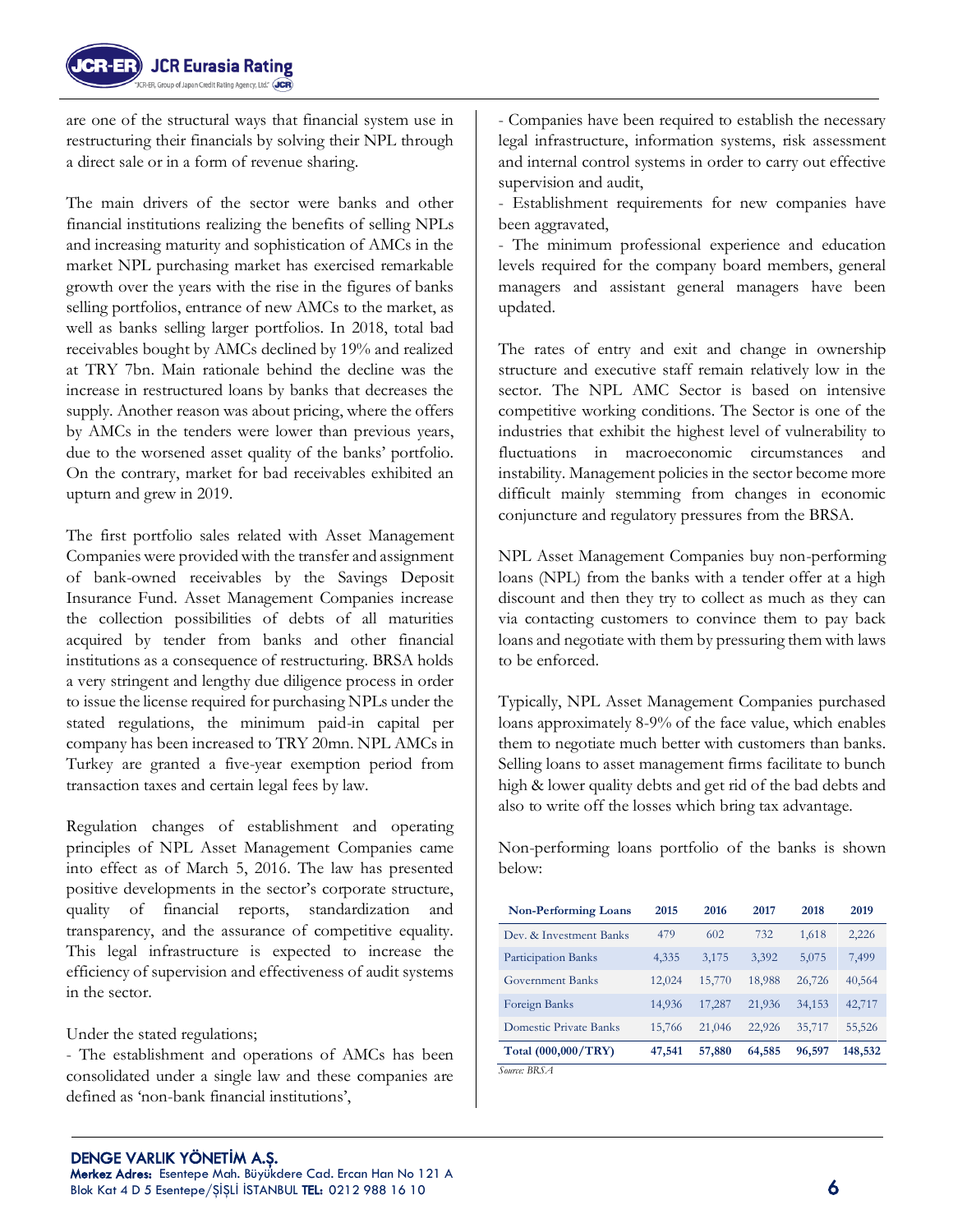

Consolidated financial results of the sector as of FYE2019 are not disclosed by the BRSA yet. The following tables including the data of 2018 and 2019 are prepared with reference to the financial statements of the 5 main companies *(Birikim Varlik, Gelecek Varlik, Hayat Varlik, Sümer Varlik, Vera Varlik)*.

| *Balance Sheet (TRY/000) | 2019      | 2018      |
|--------------------------|-----------|-----------|
| Total assets             | 3,227,134 | 1,686,584 |
| <b>Total Liabilities</b> | 2,127,308 | 687,422   |
| Equity                   | 1,099,826 | 999,162   |

*Source: Public Disclosure Platform - \*Including 5-AMCs*

As of 2019, the total asset size of 5-Asset Management Companies was TRY 3.22bn., with an equity of TRY 1.1mn. Despite the macroeconomic volatility, the sector continued its growth trend as in its last 10 years.

The bond market in Turkey has provided NPL AMCs with the opportunity to diversify their funding resources since 2010. Non-Banking Financial Institutions exhibit the fundamental characteristic of obtaining funding externally and from the Turkish Banking System. However, their tendency to raise funding from capital markets via debt issuances is on an increasingly upward trend.

The sector enjoys a small share across the wider Turkish Financial Services Sector. Funds offered by the NPL AMC Sector largely belong to companies that are subsidiaries of banks or ones that have banks in among their wider group, making it more difficult for non-bank affiliated Asset Management Companies to carry out their intermediary function. The two of the largest NPL AMCs, Gelecek (Güven) and Hayat Varlık (Turkasset), dominate the market with approximately 50% market share. A new legislation has been published in January, 2017 authorizing the BRSA to resolve the principles of state banks' such as TC. Ziraat Bankası A.Ş., Türkiye Halk Bankası A.Ş. and Türkiye Vakıflar Bankası T.A.O. receivable sales to AMCs. State banks' portfolios are expected to be traded in the market.

Recent legislative regulations reinforced the representative capability by gathering AMCs under a single roof. Thanks to the aggravation of establishment requirements for new companies and enhanced professional experience and education levels, the quality of the sector has improved Turkish NPL AMCs. Sector-wide high profitability rates and the high growth potential due to the small size of the

 DENGE VARLIK YÖNET**İ**M A.Ş. Merkez Adres: Esentepe Mah. Büyükdere Cad. Ercan Han No 121 A Blok Kat 4 D 5 Esentepe/ŞİŞLİ İSTANBUL TEL: 0212 988 16 10  $\overline{7}$ 

Asset Management Companies in the Turkish financial markets triggers the rating formation.

|                                                        | <b>Asset Management Companies - March 2020</b> |
|--------------------------------------------------------|------------------------------------------------|
| $\mathbf{1}$                                           | ADİL VARLIK YÖNETİM A.Ş.                       |
| $\overline{2}$                                         | ARMADA VARLIK YÖNETİM A.Ş.                     |
| 3                                                      | ARSAN VARLIK YÖNETİM A.Ş.                      |
| $\overline{4}$                                         | BİRİKİM VARLIK YÖNETİM A.Ş.                    |
| 5                                                      | BİRLEŞİM VARLIK YÖNETİM A.Ş.                   |
| 6                                                      | BOĞAZİÇİ VARLIK YÖNETİM A.Ş.                   |
| $\overline{7}$                                         | DENGE VARLIK YÖNETİM A.Ş.                      |
| 8                                                      | DOĞRU VARLIK YÖNETİM A.Ş.                      |
| 9                                                      | EFES VARLIK YÖNETİM A.Ş.                       |
| 10                                                     | EMİR VARLIK YÖNETİM A.Ş.                       |
| 11                                                     | GELECEK VARLIK YÖNETİM A.Ş.                    |
| 12                                                     | HAYAT VARLIK YÖNETİM A.Ş.                      |
| 13                                                     | HEDEF VARLIK YÖNETİM A.Ş.                      |
| 14                                                     | İSTANBUL VARLIK YÖNETİM A.Ş.                   |
| 15                                                     | MEGA VARLIK YÖNETİM A.Ş.                       |
| 16                                                     | MET-AY VARLIK YÖNETİM A.Ş.                     |
| 17                                                     | SÜMER VARLIK YÖNETİM A.Ş.                      |
| 18                                                     | VERA VARLIK YÖNETİM A.Ş.                       |
| 19<br>$C_{\text{O}-\text{O}-\text{O}}$ $R$ $R$ $C$ $A$ | YUNUS VARLIK YÖNETİM A.Ş.                      |

*Source: BRSA*

# **6. Financial Foundation**

## **a) Financial Indicators & Performance**

#### **i. Indices relating to size**

After the currency shock occurred in 2018, Turkish economy encountered a turbulence in macroeconomic level, especially in the last quarter of that year. 2019 was a year to focus on growth, budget balance and currency stabilization. Proactive steps taken by central bank to cut interest rates helped the real sector to reach cheaper resources to step on the gas again. Despite the worsened macroeconomic indicators, Turkish economy achieved to grow in 2019 modestly, at 0.9%. The 6% growth in the last quarter was main determinant for the growth rate of 2019. Parallel to that, especially starting from the second half of 2019, loan growth in financial markets made a upside turn, as an indicator of positive expectations for the current year as well. One of the resident damages on the economy was the higher NPL ratio of the banking sector. For asset management companies, higher NPL can be translated as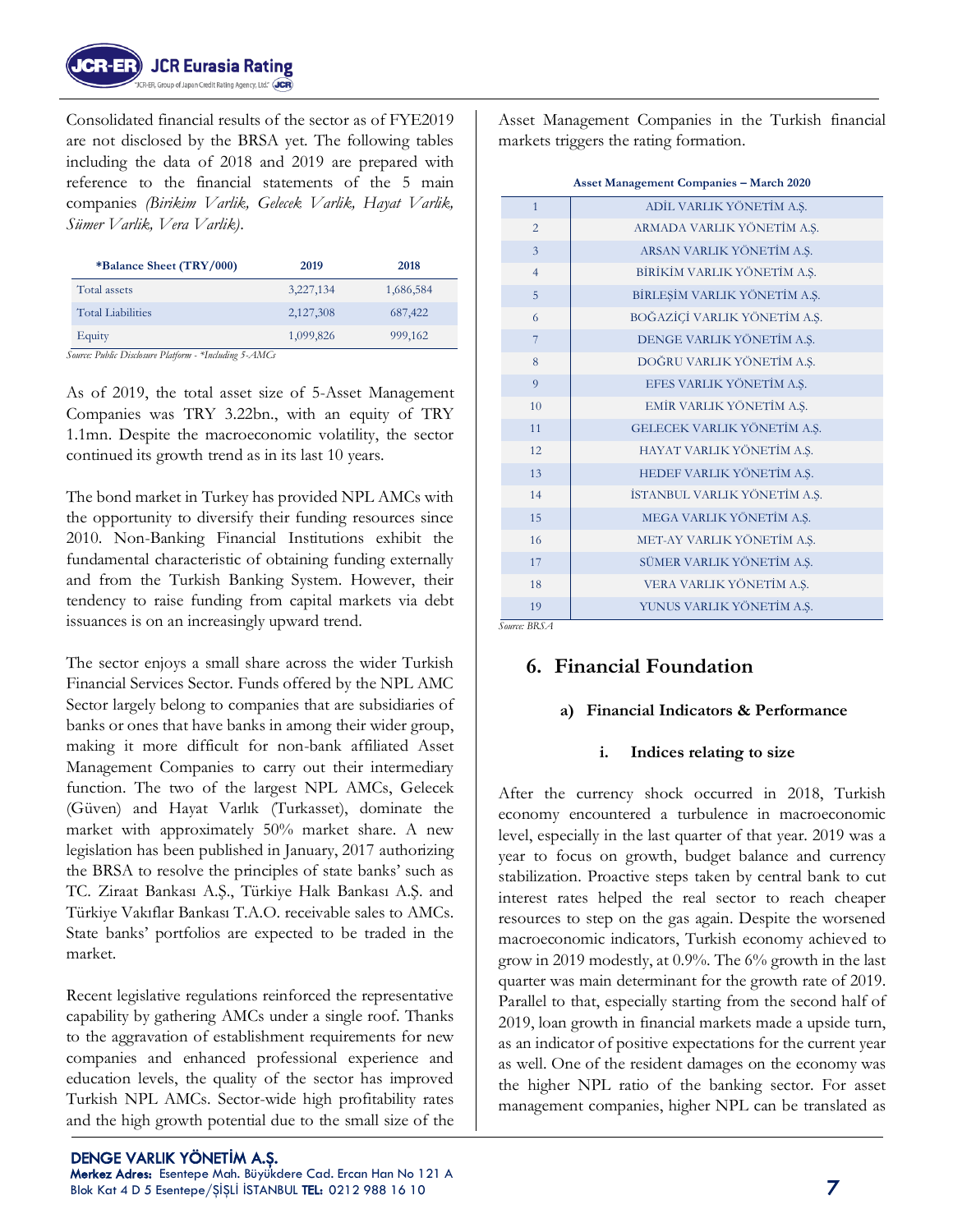

increase in supply of raw material, points out a decline in purchasing costs. On the other hand, a worsened macro economy is an indicator of decreasing capability of collections.

The graph below shows the trend of Non-Performing Loans of Turkish Banking Sector, which can be named as 'raw material' for asset management companies.



It is seen that the non-performing loans ratio of banking system is in an increasing trend. In 2019, the ratio jumped to 5.26%. The asset management companies are thought to be in a suitable economic environment for increasing their asset size. In addition, even though the increase on the supply side of problematic receivables is likely to have a positive impact on the costs of asset management companies, the correct evaluation of the collection capabilities is being important for sustainability of profitability and asset quality.

Denge Varlık's total assets increased from TRY 123mn to TRY 133mn, despite a decline in year-end receivables base by TRY 5mn. The growth came from an increase in 'assets available for sale' account by TRY 15mn. In 2019, the Company did not buy any receivables to the portfolio. Total collections of 2019 were TRY 35mn and it was lower than 2018's performance which was TRY 47mn.

#### **ii. Indices relating to profitability**

Together with the numbers of Destek Varlık, Denge Varlık seized a good level of profitability in last-5-year-scale, excluding 2019. Some of the indicators are provided in the table below.

| Ratios $(\%)$                     | 2019    | 2018  | 2017  | 2016  |
|-----------------------------------|---------|-------|-------|-------|
| $ROAA*$                           | $-0.19$ | 0.41  | 2.96  | 1.44  |
| $ROAE*$                           | $-0.74$ | 1.99  | 18.85 | 11.88 |
| Total Income / Equity (avg.)      | 41.23   | 99.10 | 79.95 | 123.9 |
| Total Income / Assets (avg.)      | 10.58   | 20.14 | 12.54 | 15.05 |
| Total Expenses/Liabilities (avg.) | 10.15   | 17.79 | 11.33 | 9.05  |
| Collections / Total Portfolio     | 26.40   | 38.90 | 28.15 | 25.20 |
| *Based on pre-tax profit          |         |       |       |       |

Closing 2015 and 2016 with a net profit of over TRY 1mn and 2017 with TRY 2.8mn, was more successful years compared to net profit of 2018's, TRY 549k. In 2019, after the consolidation of Denge Varlık and Destek Varlık, bottom line loss was TRY 815k, whose TRY 572k came from tax effect. Nevertheless, merged pretax result was negative at TRY 243k. While the Company's net profit level turned to negative in 2019, the total portfolio followed a slight upward pattern, compared to previous year-end of 2018.

In 2019, collections, which are the primary factor affecting the profitability of the Company, have been declined by TRY 13mn compared to the previous year. The ratio of collections to total portfolio value in 2018 was 38.90% and this figure fell to 26.40% in 2019. On the other hand, the Company had no purchase in 2019.

#### **b) Asset quality**

Below is the graph showing the asset composition. As parallel to previous years, the Company's assets are primarily consisted of earning assets which are loans purchased. In 2019, the Company did not buy any problematic loans from banks. Denge Varlık's total asset size was TRY 133mn as of 2019 with a slight increase (2018: TRY 123mn). The securities shown in the graph in 2019 was from 'financial assets available for sale' account.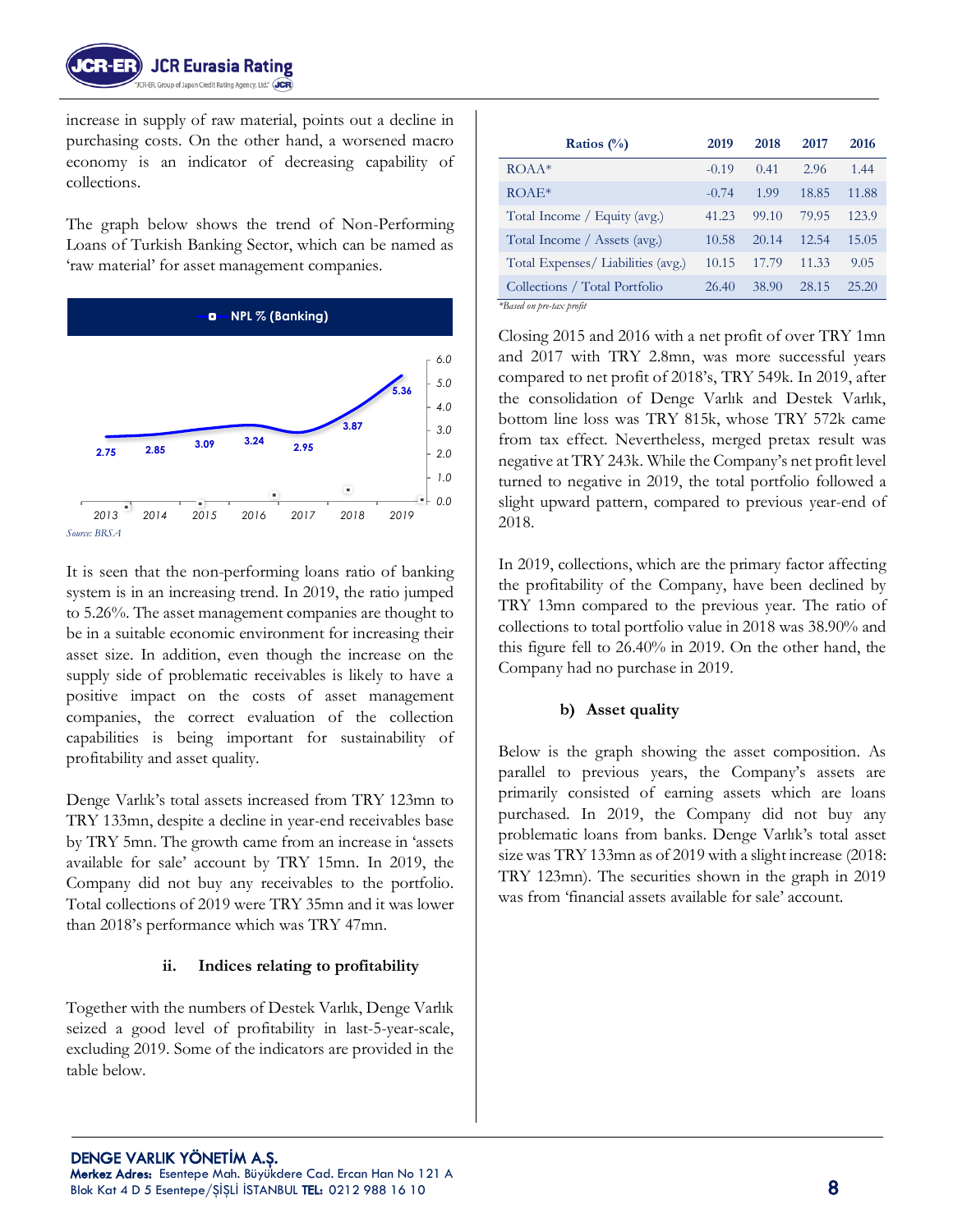



The Company's asset quality is linked to two main factors. One is the valuation and collection projections related to the loans in the portfolio. The Company computes the net present value (NPV) of the overdue receivables at the effective interest rate calculated over the collections projections at the initial purchase date. While the positive values between the calculated collection projection of the loan portfolio and the NPV of the portfolio are recorded as 'interest received from the loans', and provisions are made for the negative values. Therefore, the higher projections lead to lower provisions thus the portfolio becomes healthier. The collection projections are made by Denge Varlık itself, based on the market experience and calculations.

Another factor for the asset quality reveals during the process of purchasing the loans. Obviously, the Company's projections may not to be equal to the realized values and the portfolio may be at worse than the expected collection capacity. In order to prevent the likelihood of encountering a less healthy portfolio, the Company should purchase the loans at better deals. The figures below show the ratios calculated as cost of portfolio divided by the original value of the loans.

|                                                | 2019 | 2018 | 2017 | 2016 | 2015  |
|------------------------------------------------|------|------|------|------|-------|
| Purchasing Ratio $\frac{\%}{\%}$ N/A 6.80 6.64 |      |      |      | 8.49 | 15.86 |

As seen on the table, Denge Varlık (Destek Varlık) paid less money for a unit of loan throughout the years and in 2017 and 2018 the ratio was almost same. It indicates that in a case where the collection ability of the portfolio decreases, the Company will have an extra room to absorb possible losses in asset quality. There is no data for 2019 since the Company did not buy new portfolio in that year.

The provision allocated for non-performing loans in the portfolio was TRY 7.4mn in 2018 and increased to TRY 15.6mn in 2019, based on the assumptions of the company on collection capability of the portfolio.

#### **c) Funding & Adequacy of Capital**

Denge Varlık's paid-in capital increased to TRY 40mn after the consolidation. The Company's total equity was TRY 40.5mn as of 2019, corresponding 30.4% of total assets (2018: TRY 25.3mn).



Approximately 70% - 80% of assets are financed by external resources. The Company uses bank loans and bonds as medium of external resources. Based on market conditions, the Company's liquidity position and strategic standing are important factors on determining the correct mix of bank loans and bonds. Denge Varlık works with various banks within Turkey. As of 2019, the Company's total bank loans were TRY 61.9mn (2018: TRY 55.7mn), and bonds were TRY 29.4mn (2018: TRY 40.6mn).

# **7. Risk Profile and Management**

#### **a) Credit Risk**

The Company's business model is collecting the unpaid receivables purchased from banks and financial institutions. If the debt service performance of the purchased receivables below the expectations, it may have a significant negative impact on the Company's business, financial status, operating results or outlook. In order to minimize this risk, the Company mainly purchases personal and personal / SME receivables with higher debt payment potential.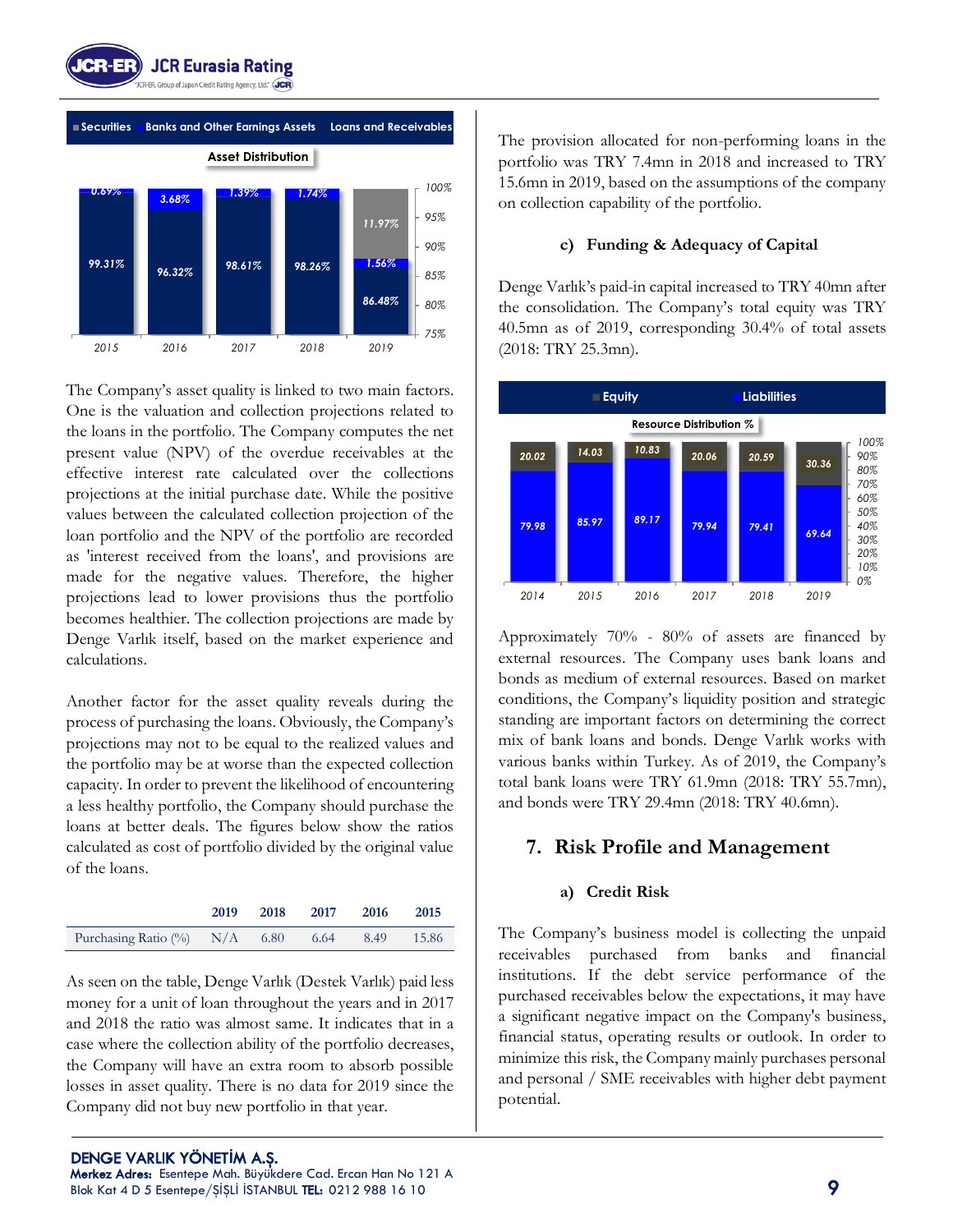

The ability to of Denge Varlık to convert problematic receivables into a healthy and efficient return is directly related to the active monitoring of the Company's quality of receivables. The risk level of the receivables is monitored by making active assessments regarding the collection capabilities in the analysis made for the contents both before and after purchasing.

The debts of the credits in the Company's portfolio do not concentrate on any sector or debtor.

## **b) Market Risk**

Denge Varlık's market risk is divided into two categories: currency risk and interest rate risk.

#### Currency Risk

Currency risk is the risk arising from the change of the value of any monetary asset depending on the change in the exchange rate. As of 2019, the Company does not have any foreign currency risk since it does not have a FX position.

#### Interest Rate Risk

The activity of the company is the collection of overdue receivables. As a nature of the business, this collection process continues widely over the long term. However, the maturities of loans used for funding purposes are concentrated in short and medium terms, and the increase in interest rates based on pricing during portfolio purchase may increase upward expectations. Interest rates are expected to remain low in the upcoming periods within the framework of current macroeconomic conditions. In this regard, the Company's interest rate risk is deemed within acceptable level.

## **c) Liquidity Risk**

Liquidity risk is generally the risk of an institution not being able to meet its net financing needs, and may be caused by market distortions and decisions by creditors, which may lead to the absence of some financing sources. The mentioned risk includes both the risk related to unexpected increases in financing costs, the risk of the Company providing collection below the expectations from the loans, and the risk of not being able to meet its payment obligations on time and at a reasonable price due to liquidity pressures. Problems in funding may adversely affect the financial situation of the Company. Providing collections below and or later than expected from the nonperforming loans, which constitute the majority of the Company's assets, may create liquidity risk and should be monitored closely.

#### **d) Operational, Legal Regulatory & Other Risks**

The operational risk faced by Denge Varlık includes external events such as inappropriate or inoperable internal or external flows and systems, human error, illegal transactions, employee non-compliance or fraud. Such events can lead to financial loss and loss of reputation.

The Company's activity creates operational risk due to its nature. The Company's business is based on a large number of transactions, and recording and executing these transactions is potentially vulnerable to human or technology errors, or to the risk of internal control systems disrupting the transaction powers. The Company's inability to manage these risks can have a significant negative impact on the Company's business, financial status, operating results, or outlook.

The company relies heavily on its information technologies to continue its business. Failure, disruption or abuse of the security of these systems in any way may disrupt or disrupt the Company's risk management, systems or activities. Even if the company has developed emergency plans for this and can continue some of its activities in this way in an emergency, if the information technology systems of the Company collapses only for a short period of time, this may significantly disrupt the Company's business. Similarly, a temporary closure of the Company's information technology systems may disrupt the Company's collection flow and result in a disruption to the cash flow. If the Company suffers a disruption or disruption in its information technology systems, this may have a significant negative impact on the Company's business, financial status, operating results or outlook.

Denge Varlık implemented necessary precautions about operational risks and implemented risk and control procedures in the restructuring and collection processes.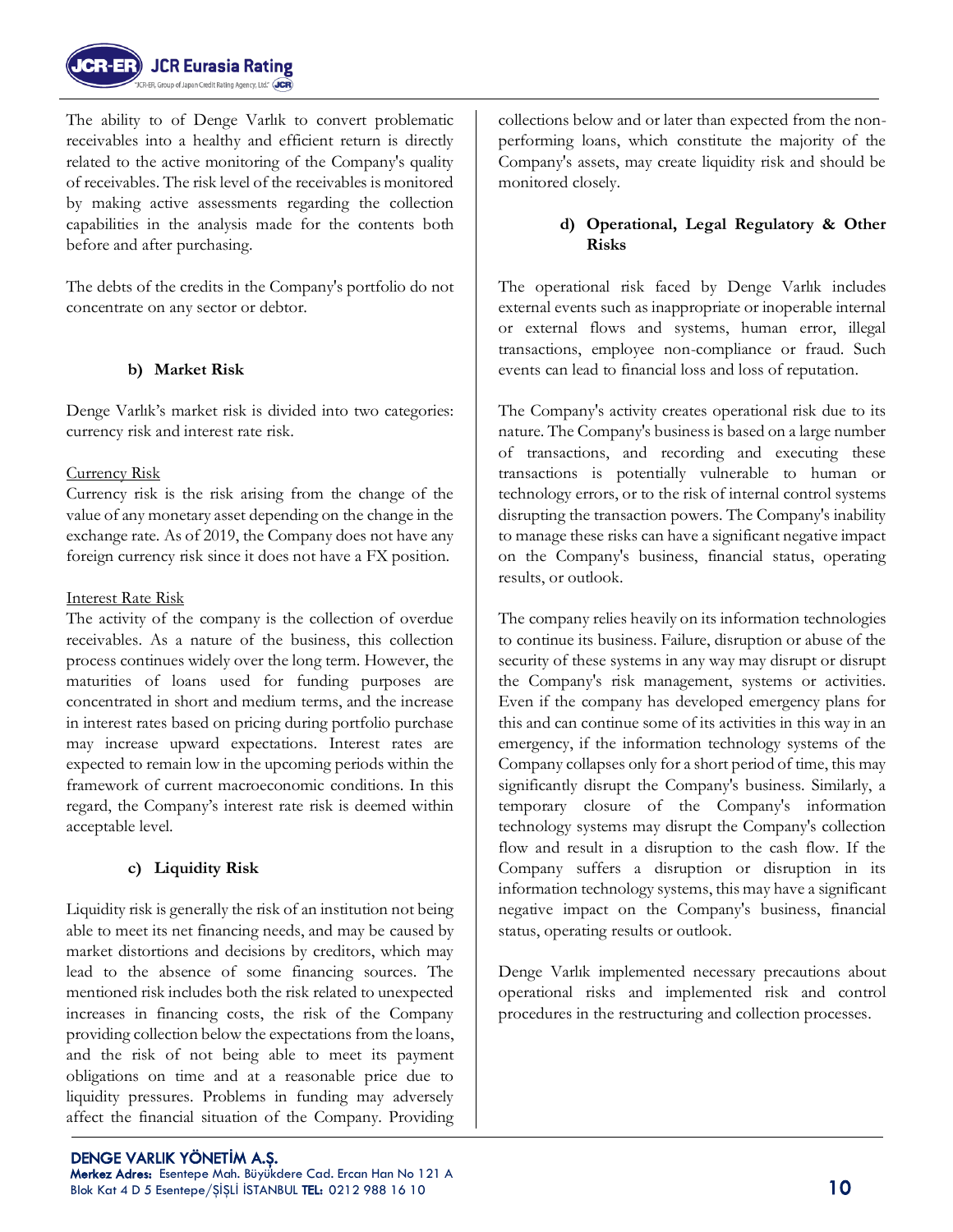

#### **8. Budget & Debt Issue**

The Company's projected balance sheet for the year of 2020 is provided below together with the projected and realized values of 2019.

| <b>(TRY 000)</b>                                      | 2019F                                              | 2019R   | 2020F    |  |
|-------------------------------------------------------|----------------------------------------------------|---------|----------|--|
| Cash & Cash Equivalent                                | 365                                                | 624     | 131      |  |
| Loans                                                 | 131,367                                            | 115,472 | 127,453  |  |
| <b>NPL</b>                                            | 131,495*                                           | 131,076 | 127,581  |  |
| Provisions (-)                                        | 128                                                | 15,604  | 128      |  |
| <b>Tangible Assets</b>                                | 270                                                | 949     | 628      |  |
| <b>Intangible Assets</b>                              | 292                                                | 304     | 148      |  |
| Other                                                 | 1,176                                              | 16,179  | 199      |  |
| <b>Total Assets</b>                                   | 133,470                                            | 133,528 | 128,559  |  |
| <b>Borrowed Loans</b>                                 | 70,741                                             | 61,885  | 80,070** |  |
| <b>Issued Bonds</b>                                   | 15,900                                             | 29,400  |          |  |
| Other                                                 | 842                                                | 1,709   | 2,289    |  |
| Equity                                                | 45,987                                             | 40,534  | 46,200   |  |
| Paid-in Capital                                       | 40,000                                             | 40,000  | 40,000   |  |
| Net Profit                                            | 569                                                | $-816$  | 5,665    |  |
| Other                                                 | 5,418                                              | 1,350   | 535      |  |
| <b>Total Liab. and Equity</b><br>with me currical was | 133,470<br>$\cdot$ $\cdot$ $\cdot$ $\cdot$ $\cdot$ | 133,528 | 128,559  |  |

*\* The effects of IFRS 9 transition are included*

*\*\*Planned loans and bonds are shown together*

According to the projections for the following year, Denge Varlık expects a strong net profit and moderate growth in loans. The Company completed its planned capital increase in 2019 as projected earlier. The forecasted and realized figures of 2019 are close enough to infer that the Company's projections are aligned with reality. The expectations on net profit for 2020 will be monitored by JCR Eurasia Rating, under the expectations on decline in collection base due to the contraction in economy emanated from coronavirus during Q22020.

Since the balance sheet of Destek Varlık is transferred to Denge Varlık, the bonds issued by Destek Varlık will be serviced by Denge Varlık. Details of the current bonds are presented below:

| <b>Issued Bonds</b> |                 |                         |               |  |  |  |  |  |
|---------------------|-----------------|-------------------------|---------------|--|--|--|--|--|
| <b>Issue Date</b>   | Amount<br>(TRY) | <b>Maturity</b><br>Date | <b>Status</b> |  |  |  |  |  |
| 21.06.2019          | 5,000,000       | 19.06.2020              | On Track      |  |  |  |  |  |
| 25.10.2019          | 9,000,000       | 23.10.2020              | On Track      |  |  |  |  |  |
| Total               | 14,000,000      |                         |               |  |  |  |  |  |

As there are no additional legal and/or financial collateral guarantees provided separately for the repayment of the bond issued by Denge Varlık, the note assigned for the TRY dominated bond issuance has been assigned as the same as the Company's Long and Short Term National Local Ratings which are **'BBB+ (Trk)'** and **'A-2 (Trk)'**.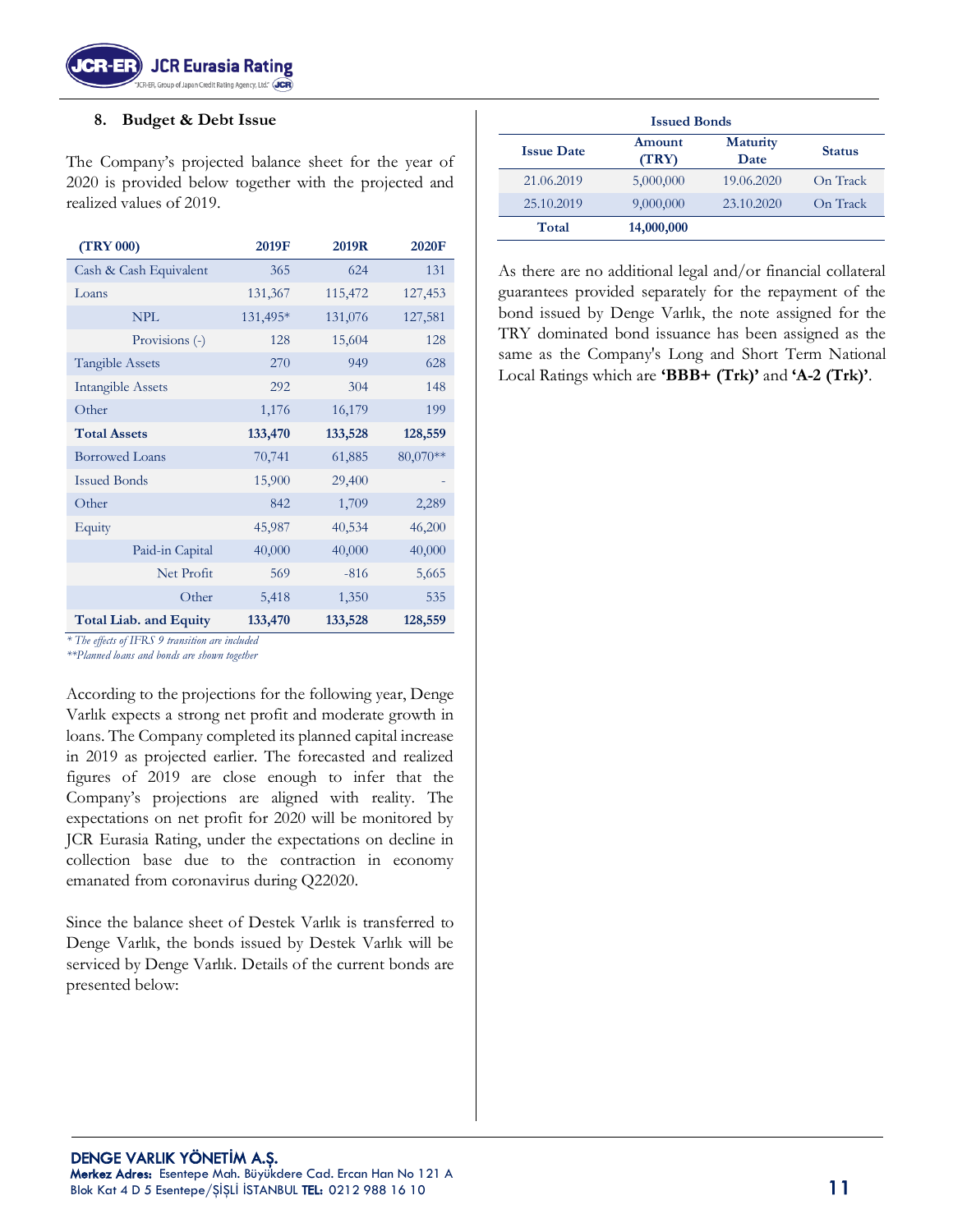

|                                                                                  | <b>FYE</b>     | <b>FYE</b> | <b>FYE</b> | <b>FYE</b>     | <b>FYE</b>       | <b>FYE</b>       | <b>FYE</b> | <b>FYE</b>     | As % of    | As $%$ of     | As $%$ of     | <b>FYE</b> | <b>FYE</b> | <b>FYE</b> |
|----------------------------------------------------------------------------------|----------------|------------|------------|----------------|------------------|------------------|------------|----------------|------------|---------------|---------------|------------|------------|------------|
| DENGE VARLIK YÖNETİM A.Ş                                                         | 2019           | 2019       | 2019       | 2018           | 2018             | 2017             | 2017       | 2016           | 2019       | 2018          | 2017          | 2019       | 2018       | 2017       |
| <b>BALANCE SHEET - ASSET</b>                                                     | <b>USD</b>     | <b>TRY</b> | <b>TRY</b> | <b>TRY</b>     | <b>TRY</b>       | <b>TRY</b>       | <b>TRY</b> | <b>TRY</b>     | Assets     | <b>Assets</b> | <b>Assets</b> | Growth     | Growth     | Growth     |
| (000)                                                                            | (Converted)    | (Original) | (Average)  | (Original)     | (Average)        | (Original)       | (Average)  | (Original)     | (Original) | (Original)    | (Original)    | Rate %     | Rate %     | Rate %     |
| A-TOTAL EARNING ASSETS (I+II+III                                                 | 22,235         | 132,075    | 126,607    | 121,138        | 121,925          | 122,712          | 116,601    | 110,490        | 98.91      | 98.40         | 99.13         | 9.03       | $-1.28$    | 11.06      |
| <b>LOANS</b><br><b>AND</b><br><b>LEASING</b><br>$I-$<br><b>RECEIVABLES</b> (net) | 19,440         | 115,472    | 118,220    | 120,968        | 121,515          | 122,062          | 114,876    | 107,690        | 86.48      | 98.26         | 98.61         | $-4.54$    | $-0.90$    | 13.35      |
| a) Short Term Loans                                                              | $\theta$       | $\theta$   | $\theta$   | $\theta$       | $\theta$         | $\boldsymbol{0}$ | $\theta$   | $\overline{0}$ | n.a        | n.a           | n.a           | n.a        | n.a        | n.a        |
| b) Lease Assets                                                                  | 22,067         | 131,076    | 129,728    | 128,379        | 125,285          | 122,190          | 114,990    | 107,789        | 98.16      | 104.28        | 98.71         | 2.10       | 5.07       | 13.36      |
| c) Medium & Long Term Loans                                                      | $\theta$       | $\theta$   | $\Omega$   | $\theta$       | $\theta$         | $\theta$         | $\theta$   | $\theta$       | n.a        | n.a           | n.a           | n.a        | n.a        | n.a        |
| d) Over Due Loans                                                                | $\Omega$       | $\theta$   | $\Omega$   | $\theta$       | $\theta$         | $\theta$         | $\theta$   | $\Omega$       | n.a        | n.a           | n.a           | n.a        | n.a        | n.a        |
| e) Others                                                                        | $\theta$       | $\theta$   | $\Omega$   | $\theta$       | $\theta$         | $\theta$         | $\theta$   | $\theta$       | n.a        | n.a           | n.a           | n.a        | n.a        | n.a        |
| f) Receivable from Customer due to<br><b>Brokerage Activities</b>                | $\theta$       | $\theta$   | $\theta$   | $\theta$       | $\theta$         | $\theta$         | $\theta$   | $\theta$       | n.a        | n.a           | n.a           | n.a        | n.a        | n.a        |
| g) Allowance for Loan and Receivables<br>Losses $(-)$                            | $-2,627$       | $-15,604$  | $-11,507$  | $-7,411$       | $-3,770$         | $-128$           | $-114$     | $-99$          | $-11.69$   | $-6.02$       | $-0.10$       | 110.55     | 5,689.84   | 29.29      |
| <b>II- OTHER EARNING ASSETS</b>                                                  | 105            | 624        | 397        | 170            | 410              | 650              | 1,725      | 2,800          | 0.47       | 0.14          | 0.53          | 267.26     | $-73.85$   | $-76.79$   |
| a) Balance With Banks - Time Deposits                                            | 105            | 624        | 397        | 170            | 410              | 650              | 1,725      | 2,800          | 0.47       | 0.14          | 0.53          | 267.26     | $-73.85$   | $-76.79$   |
| b) Money Market Placements                                                       | $\theta$       | $\theta$   | $\theta$   | $\theta$       | $\theta$         | $\theta$         | $\theta$   | $\overline{0}$ | n.a        | n.a           | n.a           | n.a        | n.a        | n.a        |
| c) Reserve Deposits at CB $(*)$                                                  | $\Omega$       | $\theta$   | $\Omega$   | $\theta$       | $\theta$         | $\Omega$         | $\theta$   | $\theta$       | n.a        | n.a           | n.a           | n.a        | n.a        | n.a        |
| d) Balance With CB- Demand Deposits                                              | $\theta$       | $\theta$   | $\theta$   | $\theta$       | $\boldsymbol{0}$ | $\theta$         | $\theta$   | $\theta$       | n.a        | n.a           | n.a           | n.a        | n.a        | n.a        |
| III- SECURITIES AT FAIR VALUE<br>THROUGH P/L                                     | 2,690          | 15,978     | 7,989      | $\bf{0}$       | $\bf{0}$         | $\bf{0}$         | $\bf{0}$   | $\bf{0}$       | 11.97      | n.a           | n.a           | n.a        | n.a        | n.a        |
| a) Treasury Bills and Government Bonds                                           | $\theta$       | $\theta$   | $\theta$   | $\theta$       | $\theta$         | $\overline{0}$   | $\theta$   | $\theta$       | n.a        | n.a           | n.a           | n.a        | n.a        | n.a        |
| b) Other Investment                                                              | 2,690          | 15,978     | 7,989      | $\overline{0}$ | $\theta$         | $\Omega$         | $\Omega$   | $\theta$       | 11.97      | n.a           | n.a           | n.a        | n.a        | n.a        |
| c) Repurchase Agreement                                                          | $\theta$       | $\theta$   | $\theta$   | $\theta$       | $\theta$         | $\theta$         | $\theta$   | $\theta$       | n.a        | n.a           | n.a           | n.a        | n.a        | n.a        |
| <b>B- INVESTMENTS IN ASSOCIATES</b><br>(NET) + EQUITY SHARE                      | $\bf{0}$       | $\bf{0}$   | $\bf{0}$   | $\bf{0}$       | $\bf{0}$         | $\bf{0}$         | $\bf{0}$   | $\bf{0}$       | n.a        | n.a           | n.a           | n.a        | n.a        | n.a        |
| a) Investments in Associates (Net)                                               | $\theta$       | $\theta$   | $\theta$   | $\theta$       | $\theta$         | $\overline{0}$   | $\theta$   | $\theta$       | n.a        | n.a           | n.a           | n.a        | n.a        | n.a        |
| b) Equity Share                                                                  | $\theta$       | $\theta$   | $\theta$   | $\theta$       | $\theta$         | $\theta$         | $\theta$   | $\theta$       | n.a        | n.a           | n.a           | n.a        | n.a        | n.a        |
| <b>C-NON-EARNING ASSETS</b>                                                      | 245            | 1,453      | 1,712      | 1,970          | 1,522            | 1,074            | 1,197      | 1,320          | 1.09       | 1.60          | 0.87          | $-26.24$   | 83.43      | $-18.64$   |
| a) Cash and Cash Equivalents                                                     | $\theta$       | $\theta$   | $\theta$   | $\theta$       | $\theta$         | $\theta$         | $\theta$   | $\overline{0}$ | n.a        | n.a           | n.a           | n.a        | n.a        | n.a        |
| b) Balance With Banks - Current Accounts                                         | $\theta$       | $\theta$   | 56         | 112            | 89               | 66               | 102        | 138            | n.a        | 0.09          | 0.05          | $-100.00$  | 69.70      | $-52.17$   |
| c) Financial Assets at Fair Value through P/L                                    | $\theta$       | $\theta$   | $\theta$   | $\theta$       | $\theta$         | $\theta$         | $\theta$   | $\theta$       | n.a        | n.a           | n.a           | n.a        | n.a        | n.a        |
| d) Accrued Interest from Loans and Lease                                         | $\theta$       | $\theta$   | $\theta$   | $\theta$       | $\theta$         | $\overline{0}$   | $\theta$   | $\theta$       | n.a        | n.a           | n.a           | n.a        | n.a        | n.a        |
| e) Other                                                                         | 245            | 1,453      | 1,656      | 1,858          | 1,433            | 1,008            | 1,095      | 1,182          | 1.09       | 1.51          | 0.81          | $-21.80$   | 84.33      | $-14.72$   |
| - Intangible Assets                                                              | 51             | 304        | 375        | 446            | 407              | 368              | 191        | 14             | 0.23       | 0.36          | 0.30          | $-31.81$   | 21.20      | 2,528.57   |
| - Property and Equipment                                                         | 71             | 419        | 475        | 530            | 531              | 532              | 275        | 17             | 0.31       | 0.43          | 0.43          | $-20.88$   | $-0.38$    | 3,029.41   |
| - Deferred Tax                                                                   | $\overline{7}$ | 42         | 272        | 502            | 251              | $\Omega$         | $\theta$   | $\theta$       | 0.03       | 0.41          | n.a           | $-91.67$   | n.a        | n.a        |
| - Other                                                                          | 116            | 688        | 534        | 380            | 244              | 108              | 630        | 1,151          | 0.52       | 0.31          | 0.09          | 80.99      | 251.85     | $-90.62$   |
| <b>TOTAL ASSETS</b>                                                              | 22,479         | 133,528    | 128,318    | 123,108        | 123,447          | 123,786          | 117,798    | 111,810        | 100.00     | 100.00        | 100.00        | 8.46       | $-0.55$    | 10.71      |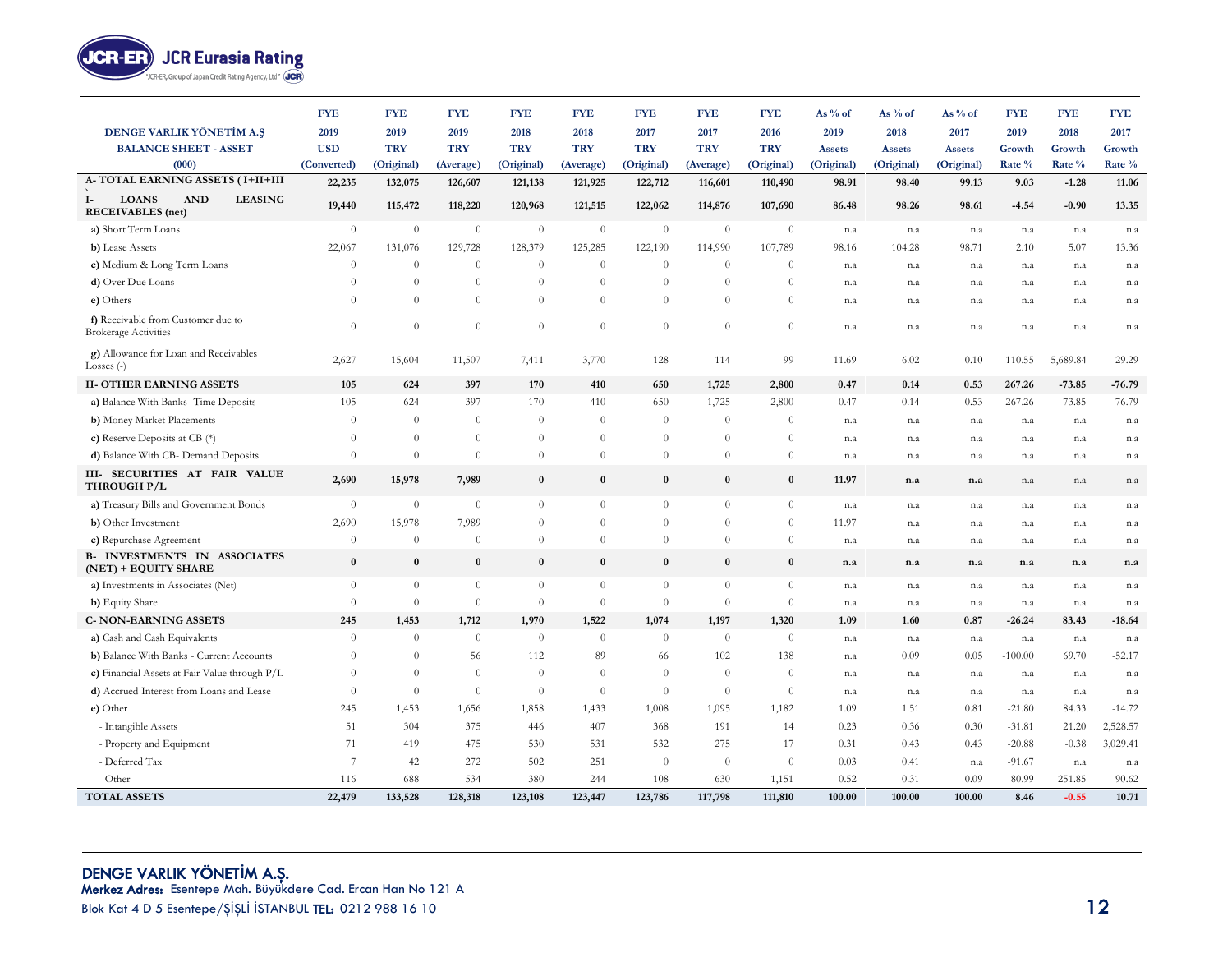

|                                                                                 | <b>FYE</b>   | <b>FYE</b>     | <b>FYE</b> | <b>FYE</b>     | <b>FYE</b>     | <b>FYE</b> | <b>FYE</b> | <b>FYE</b> | As % of    | As $%$ of  | As % of       | <b>FYE</b> | <b>FYE</b> | <b>FYE</b> |
|---------------------------------------------------------------------------------|--------------|----------------|------------|----------------|----------------|------------|------------|------------|------------|------------|---------------|------------|------------|------------|
| DENGE VARLIK YÖNETİM A.S                                                        | 2019         | 2019           | 2019       | 2018           | 2018           | 2017       | 2017       | 2016       | 2019       | 2018       | 2017          | 2019       | 2018       | 2017       |
| <b>BALANCE SHEET LIABILITIES</b><br>& SHAREHOLDERS' EQUITY                      | <b>USD</b>   | <b>TRY</b>     | <b>TRY</b> | <b>TRY</b>     | <b>TRY</b>     | <b>TRY</b> | <b>TRY</b> | <b>TRY</b> | Assets     | Assets     | <b>Assets</b> | Growth     | Growth     | Growth     |
| (000)                                                                           | (Conv'd)     | (Original)     | (Average)  | (Original)     | (Average)      | (Original) | (Average)  | (Original) | (Original) | (Original) | (Original)    | Rate %     | Rate %     | Rate %     |
| <b>A- COST BEARING RESOURCES (</b><br>$I+II)$                                   | 15,368       | 91,285         | 93,835     | 96,386         | 96,755         | 97,123     | 97,722     | 98,321     | 68.36      | 78.29      | 78.46         | $-5.29$    | $-0.76$    | $-1.22$    |
| <b>I-DEPOSIT</b>                                                                | $\bf{0}$     | $\bf{0}$       | $\bf{0}$   | $\bf{0}$       | $\bf{0}$       | $\bf{0}$   | $\bf{0}$   | $\bf{0}$   | n.a        | n.a        | n.a           | n.a        | n.a        | n.a        |
| a) TL Deposit                                                                   | $\theta$     | $\overline{0}$ | $\theta$   | $\theta$       | $\theta$       | $\theta$   | $\theta$   | $\theta$   | n.a        | n.a        | n.a           | n.a        | n.a        | n.a        |
| b) FC Deposit                                                                   | $\Omega$     | $\overline{0}$ | $\theta$   | $\theta$       | $\theta$       | $\theta$   | $\theta$   | $\theta$   | n.a        | n.a        | n.a           | n.a        | n.a        | n.a        |
| c) FC & LC Banks Deposits                                                       | $\Omega$     | $\overline{0}$ | $\theta$   | $\theta$       | $\theta$       | $\Omega$   | $\theta$   | $\theta$   | n.a        | n.a        | n.a           | n.a        | n.a        | n.a        |
| BORROWING FUNDING<br>II-<br><b>LOANS &amp; OTHER</b>                            | 15,368       | 91,285         | 93,835     | 96,386         | 96,755         | 97,123     | 97,722     | 98,321     | 68.36      | 78.29      | 78.46         | $-5.29$    | $-0.76$    | $-1.22$    |
| a) Borrowing From Domestic Market                                               | 10,418       | 61,886         | 58,810     | 55,735         | 70,448         | 85,161     | 91,741     | 98,321     | 46.35      | 45.27      | 68.80         | 11.04      | $-34.55$   | $-13.38$   |
| b) Borrowing From Overseas Markets                                              | $\theta$     | $\theta$       | $\theta$   | $\theta$       | $\theta$       | $\theta$   | $\theta$   | $\theta$   | n.a        | n.a        | n.a           | n.a        | n.a        | n.a        |
| c) Borrowing from Interbank                                                     | $\theta$     | $\overline{0}$ | $\theta$   | $\theta$       | $\theta$       | $\theta$   | $\theta$   | $\theta$   | n.a        | n.a        | n.a           | n.a        | n.a        | n.a        |
| d) Securities Sold Under Repurchase<br>Agreements                               | 4,949        | 29,399         | 35,025     | 40,651         | 26,307         | 11,962     | 5,981      | $\theta$   | 22.02      | 33.02      | 9.66          | $-27.68$   | 239.83     | n.a        |
| e) Subordinated Loans & Others                                                  | $\theta$     | $\overline{0}$ | $\theta$   | $\theta$       | $\theta$       | $\theta$   | $\theta$   | $\theta$   | n.a        | n.a        | n.a           | n.a        | n.a        | n.a        |
| <b>NON-COST</b><br><b>BEARING</b><br>В-<br><b>RESOURCES</b>                     | 288          | 1,709          | 1,542      | 1,376          | 1,602          | 1,828      | 1,603      | 1,377      | 1.28       | 1.12       | 1.48          | 24.18      | $-24.73$   | 32.75      |
| a) Provisions                                                                   | 95           | 565            | 557        | 550            | 512            | 474        | 449        | 423        | 0.42       | 0.45       | 0.38          | 2.64       | 16.03      | 12.06      |
| b) Current & Deferred Tax Liabilities                                           | 73           | 434            | 340        | 246            | 712            | 1,177      | 982        | 787        | 0.32       | 0.20       | 0.95          | 76.31      | $-79.10$   | 49.56      |
| c) Trading Liabilities (Derivatives)                                            | $\theta$     | $\overline{0}$ | $\theta$   | $\overline{0}$ | 89             | 177        | 141        | 104        | n.a        | n.a        | 0.14          | n.a        | $-100.00$  | 70.19      |
| d) Other Liabilities                                                            | 120          | 710            | 645        | 580            | 290            | $\theta$   | 32         | 63         | 0.53       | 0.47       | n.a           | 22.50      | n.a        | $-100.00$  |
| <b>C-TOTAL LIABILITIES</b>                                                      | 15,655       | 92,994         | 95,378     | 97,762         | 98,357         | 98,951     | 99,325     | 99,698     | 69.64      | 79.41      | 79.94         | $-4.88$    | $-1.20$    | $-0.75$    |
| <b>D-MINORITY INTEREST</b>                                                      | $\mathbf{0}$ | $\bf{0}$       | $\bf{0}$   | $\bf{0}$       | $\overline{0}$ | $\bf{0}$   | $\bf{0}$   | $\bf{0}$   | n.a        | n.a        | n.a           | n.a        | n.a        | n.a        |
| <b>E-EQUITY</b>                                                                 | 6,824        | 40,534         | 32,940     | 25,346         | 25,091         | 24,835     | 18,474     | 12,112     | 30.36      | 20.59      | 20.06         | 59.92      | 2.06       | 105.04     |
| a) Prior Year's Equity                                                          | 4,267        | 25,346         | 25,091     | 24,835         | 18,474         | 12,112     | 11,564     | 11,015     | 18.98      | 20.17      | 9.78          | 2.06       | 105.04     | 9.96       |
| b) Equity (Added From Internall &<br>External Resourses At This Year)           | 2,694        | 16,004         | 7,983      | $-38$          | 4,961          | 9,960      | 4,980      | $\theta$   | 11.99      | $-0.03$    | 8.05          | ######     | $-100.38$  | n.a        |
| c) Profit & Loss                                                                | $-137$       | $-816$         | $-133$     | 549            | 1,656          | 2,763      | 1,930      | 1,097      | $-0.61$    | 0.45       | 2.23          | $-248.62$  | $-80.13$   | 151.87     |
| <b>LIABILITIES</b><br><b>AND</b><br><b>TOTAL</b><br><b>SHAREHOLDERS' EQUITY</b> | 22,479       | 133,528        | 128,318    | 123,108        | 123,447        | 123,786    | 117,798    | 111,810    | 100.00     | 100.00     | 100.00        | 8.46       | $-0.55$    | 10.71      |
|                                                                                 |              | 5.9400         |            | 5.2609         |                | 3.8104     |            | 3.5318     |            |            |               |            |            |            |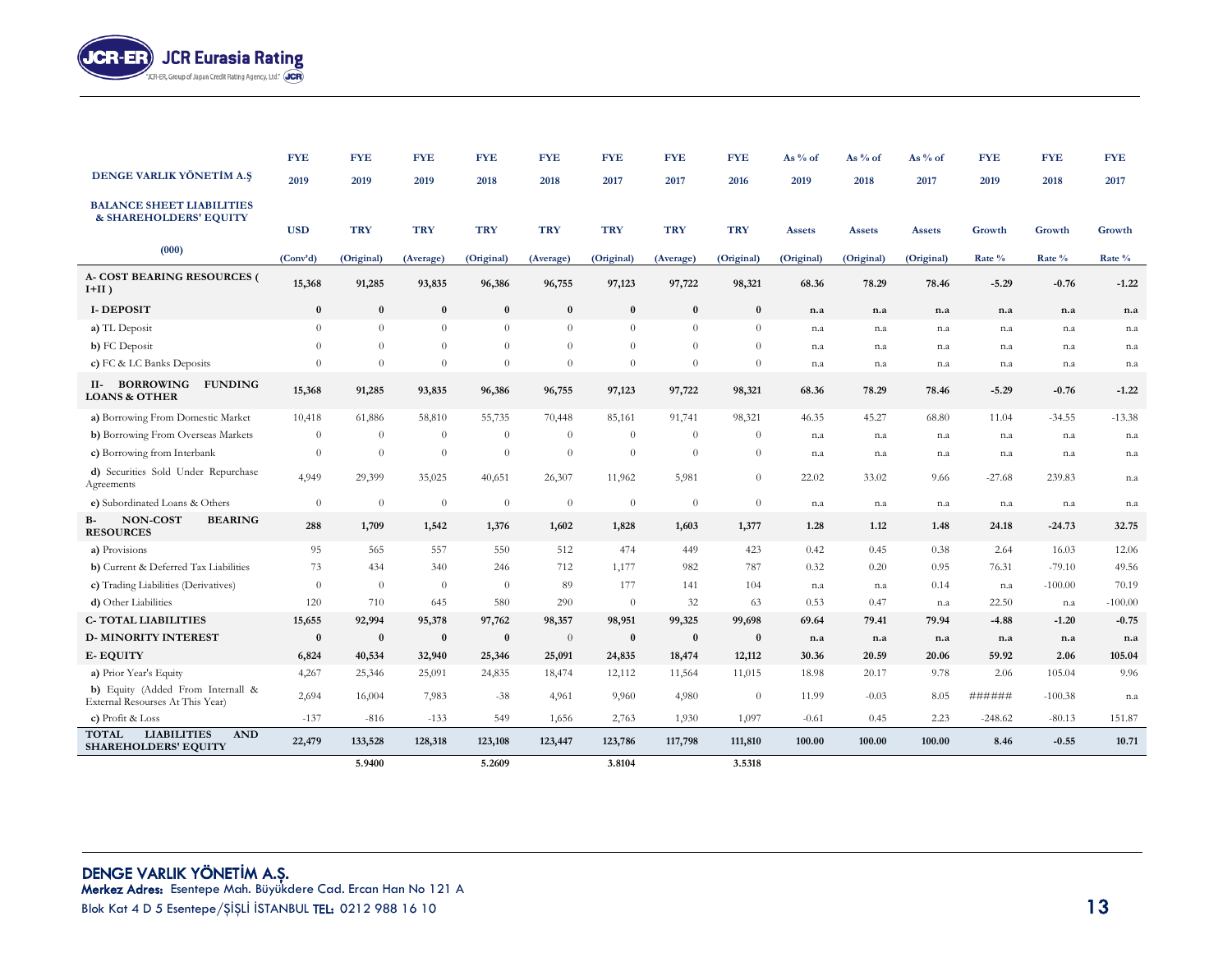

#### **DENGE VARLIK YÖNETİM A.Ş. INCOME STATEMENT 2019 2018 2017 2016 2015 (000) TRY Net Interest Income 13,186.17 24,724.00 14,708.00 13,192.00 9,898.00 a)** Interest Income 28,142.86 46,048.00 28,948.00 19,702.00 15,915.00 **b)** Interest Expense 21,324.00 14,240.00 6,510.00 6,017.00 **Net Fee and Commission Income -194.36 -171.00 -113.00 -51.00 -25.00 a)** Fee and Commission Income 0.00 0.00 0.00 0.00 0.00 0.00 0.00 **b)** Fee and Commission Expense 194.36 171.00 113.00 51.00 25.00 **Total Operating Income 587.18 312.00 174.00 1,177.00 500.00**  Net trading income (+/-) 0.00 0.00 0.00 0.00 0.00 0.00 0.00 Foreign Exchange Gain or Loss (net) (+/-) -1.10 22.00 0.00 0.00 454.00 Gross Profit from Retail Business 0.00 0.00 0.00 0.00 0.00 Premium income from insurance business 0.00 0.00 0.00 0.00 0.00 0.00 0.00 Income on Sale of Equity Participations and Consolidated Affiliates  $0.00$  0.00 0.00 0.00 0.00 0.00 Gains from Investment Securities (Net) 0.00 0.00 0.00 0.00 0.00 0.00 0.00 Other Operating Income 588.27 290.00 174.00 1,177.00 46.00 Taxes other than Income 0.00 0.00 0.00 0.00 0.00 Dividend 0.00 0.00 0.00 0.00 0.00 **Provisions 4,139.52 6,866.00 29.00 5,377.00 2,421.00**  Provision for Impairment of Loan and Trade Receivables 4,139.52 6,866.00 29.00 5,377.00 2,421.00 Other Provision 0.00 0.00 0.00 0.00 0.00 0.00 0.00 **Total Operating Expense 9,682.66 17,499.00 11,258.00 7,567.00 6,306.00**  Salaries and Employee Benefits 9,682.66 6,835.00 4,988.00 3,423.00 2,918.00 Depreciation and Amortization 0.00 351.00 313.00 13.00 9.00 Other Expenses 0.00 10,313.00 5,957.00 4,131.00 3,379.00 **Profit from Operating Activities before Income Tax -243.19 500.00 3,482.00 1,374.00 1,646.00**  Income Tax – Current 0.00 0.00 0.00 0.00 0.00 Income Tax – Deferred 572.75 -49.00 719.00 277.00 232.00

| <b>Total Income</b>  | 13,580.09 | 24,865.00 | 14,769.00 | 14,318.00 | 10,373.00 |
|----------------------|-----------|-----------|-----------|-----------|-----------|
| <b>Total Expense</b> | 9,683.75  | 17,499.00 | 11,258.00 | 7.567.00  | 6,306.00  |
| Provision            | 4,139.52  | 6,866.00  | 29.00     | 5,377.00  | 2,421.00  |
| Pre-tax Profit       | $-243.19$ | 500.00    | 3,482.00  | 1,374.00  | 1,646.00  |
|                      |           |           |           |           |           |

**Net Profit for the Period -815.94 549.00 2,763.00 1,097.00 1,414.00**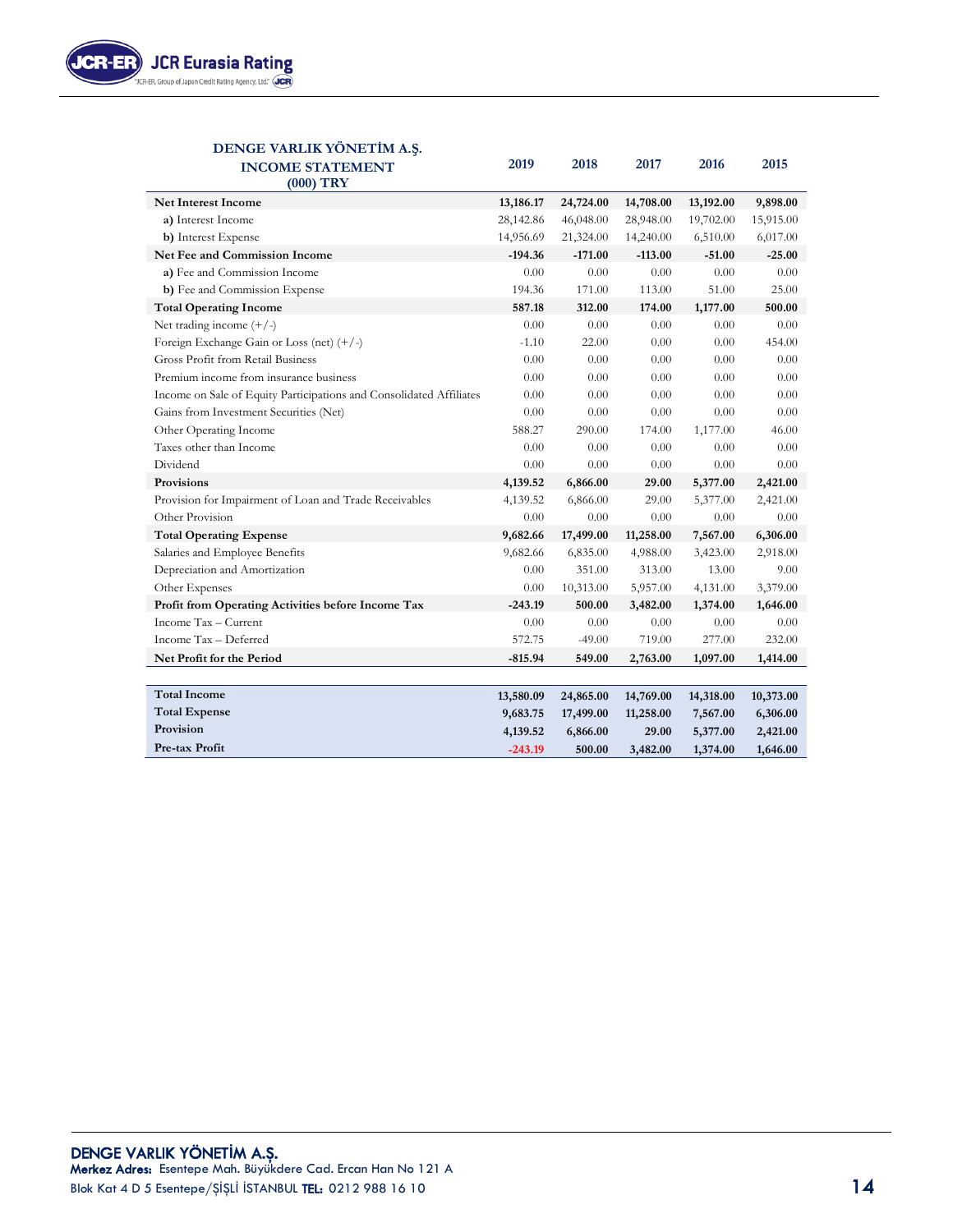

#### **DENGE VARLIK YÖNETİM A.Ş.**

| <b>FINANCIAL RATIOS %</b>                                                   | 2019    | 2018     | 2017     |
|-----------------------------------------------------------------------------|---------|----------|----------|
| I. PROFITABILITY & PERFORMANCE                                              |         |          |          |
| 1. ROA - Pretax Profit / Total Assets (avg.)                                | $-0.19$ | 0.41     | 2.96     |
| 2. ROE - Pretax Profit / Equity (avg.)                                      | $-0.74$ | 1.99     | 18.85    |
| 3. Total Income / Equity (avg.)                                             | 41.23   | 99.10    | 79.95    |
| 4. Total income / Total Assets (avg.)                                       | 10.58   | 20.14    | 12.54    |
| 5. Provisions / Total Income                                                | 30.48   | 27.61    | 0.20     |
| 6. Total Expense / Total Liabilities (avg.)                                 | 10.15   | 17.79    | 11.33    |
| 7. Net Profit for the Period / Total Assets (avg.)                          | $-0.64$ | 0.44     | 2.35     |
| 8. Total Income / Total Expenses                                            | 140.24  | 142.09   | 131.19   |
| 9. Non Cost Bearing Liabilities + Equity- Non Earning Assets / Total Assets | 30.55   | 20.11    | 20.67    |
| 10. Non Cost Bearing Liabilities - Non Earning Assets / Total Assets        | 0.19    | $-0.48$  | 0.61     |
| 11. Total Operating Expenses / Total Income                                 | 71.30   | 70.38    | 76.23    |
| 12. Net Interest Margin                                                     | 10.42   | 20.28    | 12.61    |
| 13. Operating ROAA (avg.)                                                   | 11.47   | 17.68    | 15.04    |
| 14. Operating ROAE (avg.)                                                   | 44.67   | 86.98    | 95.93    |
| 15. Interest Coverage - EBIT / Interest Expenses                            | 98.37   | 102.34   | 124.45   |
| 16. Net Profit Margin                                                       | $-6.01$ | 2.21     | 18.71    |
| 17. Gross Profit Margin                                                     | $-1.79$ | 2.01     | 23.58    |
| 18. Market Share in Asset Management                                        | N/A     | N/A      | N/A      |
| 19. Market Share in Entire Banking System                                   | N/A     | N/A      | N/A      |
| 20. Growth Rate                                                             | 8.46    | $-0.55$  | 10.71    |
| II. CAPITAL ADEQUACY (year end)                                             |         |          |          |
| 1. Equity Generation / Prior Year's Equity                                  | 63.14   | $-0.15$  | 82.23    |
| 2. Internal Equity Generation / Previous Year's Equity                      | $-3.22$ | 2.21     | 22.81    |
| 3. Equity / Total Assets                                                    | 30.36   | 20.59    | 20.06    |
| 4. Core Capital / Total Assets                                              | 0.00    | 0.00     | $0.00\,$ |
| 5. Supplementary Capital / Total Assets                                     | 0.00    | 0.00     | $0.00\,$ |
| 6. Tier 1 / Risk Waighted Asset                                             | N/A     | N/A      | N/A      |
| 7. Capital / Total Assets                                                   | 0.00    | 0.00     | $0.00\,$ |
| 8. Own Fund / Total Assets                                                  | 0.00    | 0.00     | $0.00\,$ |
| 9. Standard Capital Adequacy Ratio                                          | N/A     | N/A      | N/A      |
| 10. Surplus Own Fund                                                        | N/A     | N/A      | N/A      |
| 11. Free Equity / Total Assets                                              | 29.81   | 19.80    | 19.34    |
| 12. Equity / Total Guarantees and Commitments + Equity                      | 93.76   | 90.38    | 97.56    |
| III. LIQUIDITY (year end)                                                   |         |          |          |
| 1. Liquidity Management Success (On Demand)                                 | N/A     | N/A      | N/A      |
| 2. Liquidity Management Success (Up to 1 Month)                             | N/A     | N/A      | N/A      |
| 3. Liquidity Management Success (1 to 3 Months)                             | N/A     | N/A      | N/A      |
| 4. Liquidity Management Success (3 to 6 Months)                             | N/A     | N/A      | N/A      |
| 5. Liquidity Management Success (6 to 12 Months)                            | N/A     | N/A      | N/A      |
| 6. Liquidity Management Success (Over 1 Year & Unallocated)                 | N/A     | N/A      | N/A      |
| <b>IV. ASSET QUALITY</b>                                                    |         |          |          |
| 1. Loan and Receivable's Loss Provisions / Total Loans and Receivables      | 11.90   | 5.77     | 0.10     |
| 2. Total Provisions / Profit Before Provision and Tax                       | 106.24  | 93.21    | 0.83     |
| 3. Impaired Loans / Gross Loans                                             | 0.00    | $0.00\,$ | 0.00     |
| 4. Impaired Loans / Equity                                                  | 0.00    | 0.00     | 0.00     |
| 5. Loss Reserves for Loans / Impaired Loans                                 | N/A     | N/A      | N/A      |
| 6. Total FX Position / Total Assets                                         | 0.00    | $0.00\,$ | 0.00     |
| 7. Total FX Position / Equity                                               | 0.00    | 0.00     | 0.00     |
| 8. Assets / Total Guarantees and Commitments + Assets                       | 98.02   | 97.86    | 99.50    |